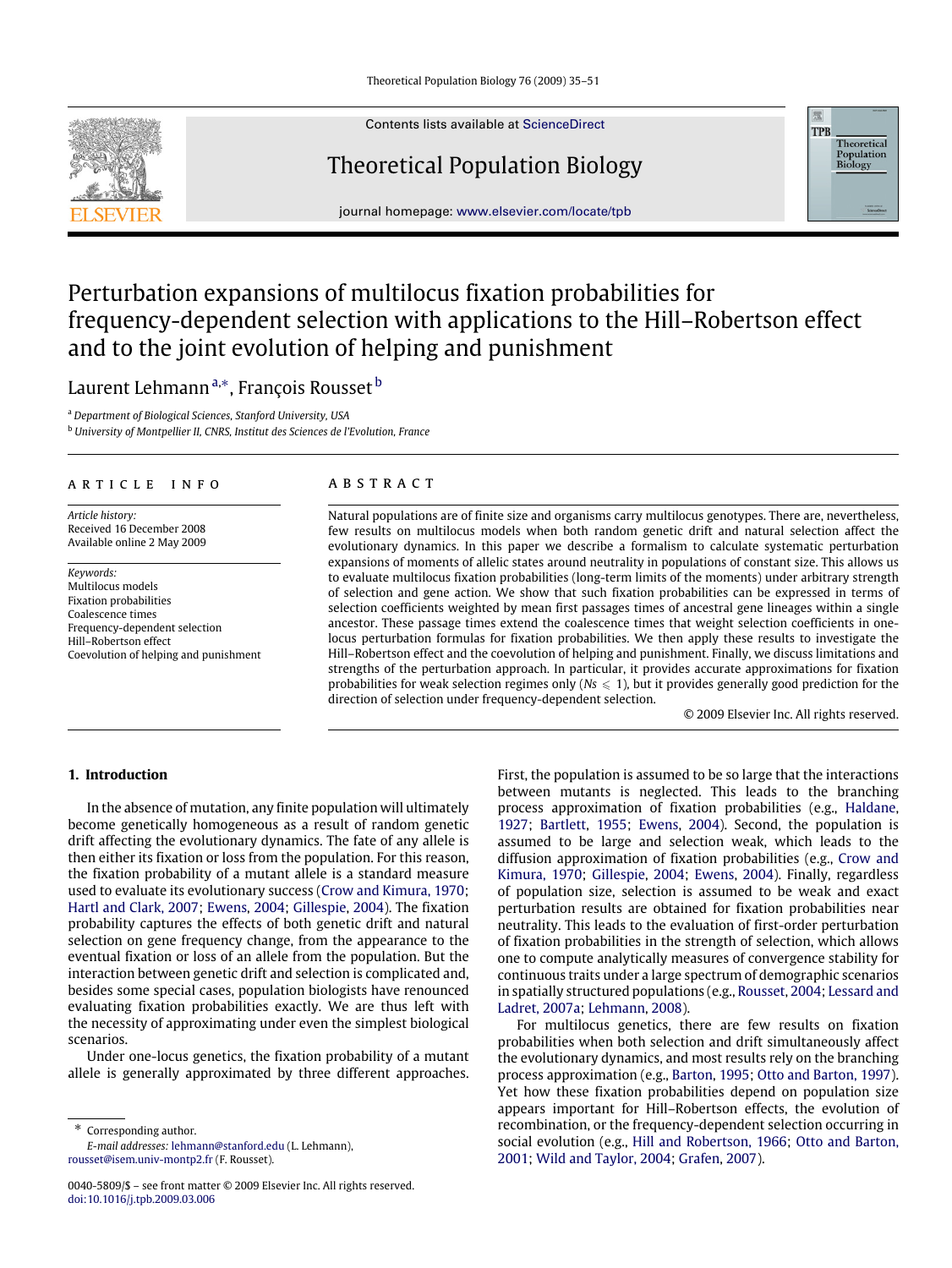In this paper we extend the first-order one-locus perturbation method to an *n*th-order multilocus perturbation approach. We describe a formalism to calculate systematic perturbation expansions of moments of allelic states (expectations of sets of genes sampled within or between individuals) under arbitrary gene action, which covers epistatic interactions within genomes as well as synergistic interactions between them (thus including social behaviors). This allows us to evaluate *n*th-order Taylor polynomials in the strength of selection of multilocus fixation probabilities (long-term limits of the moments). We then extend algorithms for deterministic models in order to obtain analytical approximations of fixation probabilities under a Wright–Fisher model of reproduction. We illustrate the method and the approximations by evaluating fixation probabilities of alleles and gametes under two two-locus two-allele settings, one involving the Hill–Robertson effect and the other the coevolution of helping and punishment.

#### **2. Model**

#### *2.1. Notation for L-locus fixation probabilities*

The analysis presented in this paper is restricted to a haploid population of constant size *N* with no further division into demographic classes (e.g. no age structure, separate sexes, or geographic structure). We assume that each individual bears *L* loci and that a mutant and a resident allele segregate at each locus (i.e., *L*-locus two-allele model, Slatkin, 1971; Christiansen, 1999), which gives  $2^L$  different gamete types in the population.

Our notation (Table 1) draws on the general notation for multilocus models in infinite populations of Kirkpatrick et al. (2002) and Roze and Rousset (2008). We denote by  $p_{l(i)}$  the frequency (0 or 1) of the mutant allele at locus *l* in individual *i* of the population. Products of such random variables are noted  $p_{V(i)} = \prod_{l \in V} p_{l(i)}$ , where *V* is a set of distinct loci sampled from the same individual in the population (either the *L* distinct loci or a subset of it). The average of  $p_{V(i)}$  over all individuals in the population is denoted

$$
p_V = \frac{1}{N} \sum_i p_{V(i)},\tag{1}
$$

which is itself a random variable. In the abovementioned works, indicator variables are defined as  $\zeta_{l(i)} = p_{l(i)} - \wp_{l(i)}$  relative to some reference values ℘*l*(*i*) usually (but not necessarily) taken as the average allele frequency at locus *l* in the population. This choice of reference values reduces the number of variables that need to be considered in infinite population models, but as no such simplification appears in the finite population model we do not use such variables here.

Sets of loci can also be sampled from distinct individuals; for instance from two individuals, in which case the average of the product of mutant alleles  $p_{V(i)}p_{W(j)}$  sampled from the same or distinct loci in two distinct individuals is denoted

$$
p_{V/W} = \frac{1}{N(N-1)} \sum_{i} \sum_{i \neq j} p_{V(i)} p_{W(j)},
$$
 (2)

where the "/" symbol separates sets of loci sampled from distinct individuals. We will refer to sets of distinct loci sampled from the same individual and sets of similar or distinct loci sampled from different individuals as sets of position. A position refers to a particular locus in a particular context (Kirkpatrick et al., 2002, p. 1729); for instance, the place in the genome where the maternally inherited copy of a given gene resides, or the place in the genome of a neighbor of a given individual where a particular gene affecting a social behavior resides.

More generally sets of positions can be sampled from an arbitrary number of distinct individuals in the population. We thus introduce the random variable  $p_S$ , where  $S \equiv S_1/S_2/\dots/S_{|S|}$ , and where each  $S_i$  is a set of loci sampled from the same individual

| Table |  |
|-------|--|
|       |  |

| List of symbols.                |                                                                                                                       |
|---------------------------------|-----------------------------------------------------------------------------------------------------------------------|
| Symbol                          | Definition                                                                                                            |
| L                               | Number of loci.                                                                                                       |
| N                               | Population size.                                                                                                      |
| r                               | Recombination rate.                                                                                                   |
| $w_i$                           | Fitness of individual <i>i</i> .                                                                                      |
| $f_i$                           | Fertility of individual <i>i</i> .                                                                                    |
| $p_{l(i)}$                      | Frequency (0 or 1) of the mutant allele at locus $l$ in individual $i$ .                                              |
| $p_{V(i)}$                      | Frequency (0 or 1) that all loci in the set $V$ in individual $i$ carry the<br>mutant allele.                         |
| $p_{V/W/\dots}$                 | Average of $p_{V(i)}p_{W(j)} \ldots$ variables over all individuals in the<br>population sampled without replacement. |
| $P_{V}$ $\hat{V}$ $w$ $\hat{V}$ | Average of $p_{V(i)}p_{W(j)} \ldots$ variables over all individuals in the<br>population sampled with replacement.    |
| $Ep_S$                          | Expectation of $p_s$ .                                                                                                |
| p                               | Vector of the $p_s$ variables (vector of random variables).                                                           |
| Ep                              | Vector of the expectations of the $p_V$ variables (vector of E $p_S$<br>variables).                                   |
| နာ                              | Vector of expectations of reference variables.                                                                        |
| $\overline{\mathbf{v}}$         | Vector of deviations ( $\mathbf{v} = \mathbf{E} \mathbf{p} - \boldsymbol{\varphi}$ ).                                 |
| d                               | Vector of the sum of deviations ( $\mathbf{d} \equiv \sum_{t=0}^{\infty} \mathbf{v}(t)$ ).                            |
| $a_{IJ}$                        | Row of <b>A</b> giving the coefficients describing the dynamics of $p_{U}$ .                                          |
| u                               | Left eigenvector of $A^{\circ}$ associated to a unit eigenvalue.                                                      |
| e                               | Right eigenvector of <b>A</b> associated to a unit eigenvalue.                                                        |
| A                               | Transition matrix of the $EpS$ variables.                                                                             |
| $\mathbf{A}_{\varnothing}$      | Matrix obtained by row replacement of the rows of A.                                                                  |
| $\mathbf{A}_c$                  | Matrix with each row consisting of the left eigenvector of $A^{\circ}$                                                |
|                                 | associated to its unit eigenvalue.                                                                                    |
| z                               | Fundamental matrix associated to $A^\circ$ .                                                                          |

and |*S*| is the total number of different individuals from which sets of loci have been sampled. The variable  $p<sub>S</sub>$  is obtained in a direct generalization of Eq. (2), by averaging (without replacement) over all |*S*| distinct individuals. Conditional on some initial state of the population, the expectation of  $p<sub>S</sub>(t)$  at time *t* is given by

$$
E[p_S(t)] = \sum_{\mathbf{p}(t)} p_S(t) Pr(\mathbf{p}(t)),
$$
\n(3)

where  $\mathbf{p}(t)$  is a vector collecting the frequencies of the  $2^L$  gamete types in the population at time *t*;  $Pr(\mathbf{p}(t))$  is the distribution of  $\mathbf{p}(t)$ at time *t* conditional on the initial state of the population being **p**(0); and the sum is over all possible values of **p**(*t*). We will use the expectation operator notation without brackets as a shorthand for expectation conditional on the initial state **p**(0) of the population,  $e.g., E p_S(t) \equiv E[p_S(t)].$ 

For a single locus denoted A,  $Ep_A$  represents the probability that an individual sampled at random from the population carries the mutant allele at that locus, and  $Ep_{A/A}$  is the probability that two distinct individuals sampled at random carry the mutant allele. For two loci, denoted A and B,  $Ep_{AB}$  is the probability that a single individual carries the mutant alleles at both loci while Ep<sub>AB/A/B</sub> is the probability that, among three randomly sampled individuals, one carries the mutant alleles at both loci, another individual carries the mutant allele at locus A and the third individual carries the mutant allele at locus B. Note that one can also interpret the subscripts in the Ep<sub>S</sub> variables as being "alleles" or "gametes" (e.g.,  $Ep_A$  and  $Ep_{AB}$ , are respectively, the frequency of allele A and gamete AB if the mutant alleles are denoted by the same letter as the locus at which they segregate). The E*p<sup>S</sup>* variables can thus be interpreted as moments of allelic states in exactly the same way as is usually done in population genetics (Wright, 1931; Crow and Kimura, 1970; Gillespie, 2004), and we will refer to them as such.

We will generically denote by  $p_U(t)$  the frequency of a focal gametic combination *U* at time *t* in the population, where *U* is the set of mutant alleles at *L* distinct loci that can be sampled from the same individual. In the absence of mutation, the focal gametic combination goes either to fixation ( $p_U(\infty) = 1$ ) or is lost from the population ( $p_U(\infty) = 0$ ). The fixation probability  $\pi_U$  of this gamete is thus its expected frequency in the long-term: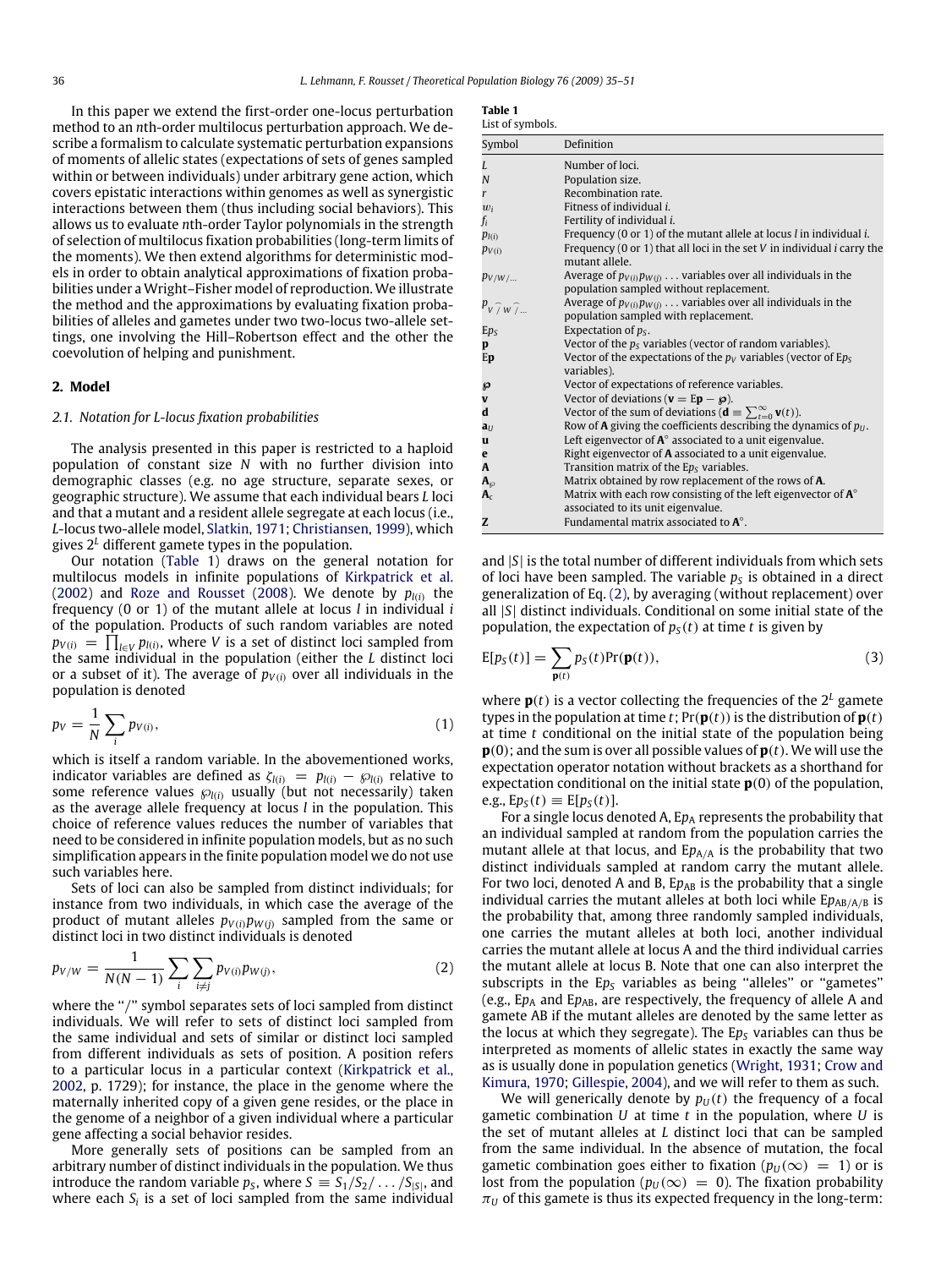$\pi_U = E p_U(\infty)$ . Our main aim in this paper is to obtain the *n*thorder Taylor polynomials of  $\pi_U$  with respect to an overall measure  $\delta$  of the strength of selection, which may conveniently be defined as the largest (in absolute value) of a set of selection coefficients. The *n*th-order Taylor polynomial of the fixation probability  $\pi$ <sup>*U*</sup> of the focal gamete (or of any other quantity *z*) will be written as

$$
\pi_U^{[n]} = \sum_{k=0}^n \frac{\delta^k}{k!} \pi_U^{(k)},\tag{4}
$$

where  $\pi_U^{(k)}$  is the *k*th derivative of  $\pi_U$  with respect to  $\delta$  evaluated at  $\delta = 0$  (*n*th-order perturbation). Generically the superscripts [*n*] and (*n*) thus denote, respectively, the *n*th-order Taylor polynomial and derivative of any quantity. But a special role in our formalization will be played by zero-order Taylor polynomials, which refer to quantities evaluated in the neutral process (no selection,  $\delta = 0$ ). For ease of presentation, we will use the superscript ∘ to identify any quantity evaluated under neutrality (e.g.,  $\pi^{[0]}_{U}=\pi^{(0)}_{U}=\pi^{_\circ}_U$ ). Further, in all explicit examples presented below, we will use only first- and second-order derivatives and Taylor polynomials. In order to simplify the presentation of these examples, we will use dot and double dot accents  $(\dot{z}, \ddot{z})$  to denote first and second derivatives of any quantity *z* with respect to  $\delta$ , and, dot and double dot exponents to denote (*z*<sup>.</sup>, *z*<sup>.</sup>), first-, and secondorder Taylor polynomials (e.g.,  $z = z^{\circ} + \delta \dot{z}$ ,  $z = z^{\circ} + \delta \dot{z} + \delta \dot{z} + \delta^2 \ddot{z}/2$ ).

We will evaluate  $\pi_U^{[n]}$  by evaluating the perturbations  $\pi_U^{(n)}$ , which will be carried out by decomposing  $\pi_U$  into a sum of expected gamete frequency changes over one generation (Rousset, 2003; Lessard and Ladret, 2007b), and then compute the perturbations of expected gamete frequency change. To this end, we denote the change in expected gamete frequency from generation  $t$  to  $t+1$ by  $\Delta E p_U(t) \equiv E p_U(t+1) - E p_U(t)$ . With this, the fixation probability can be written as

$$
\pi_U = \mathrm{E}p_U(\infty)
$$
  
=  $p_U(0) + \sum_{t=0}^{\infty} \Delta \mathrm{E}p_U(t).$  (5)

The change in expected gamete frequency can itself be expanded in terms of conditional changes as

$$
\Delta E p_U(t) = \sum_{\mathbf{p}(t)} \Pr(\mathbf{p}(t)) E[\Delta p_U | \mathbf{p}(t)],\tag{6}
$$

where  $E[\Delta p_U | \mathbf{p}(t)]$  is a shorthand for the expected conditional change in allele frequency  $[E[p_U(t+1)|\mathbf{p}(t)] - p_U(t)]$ . Our goal is to express  $E[\Delta p_U | p(t)]$  as a linear function of allelic states, and then integrate such expressions over all sample paths. For ease of illustration, we first present the calculations under neutrality and first-order effects of selection, then illustrate these calculations with simple examples, and finally generalize to higher-order perturbations.

#### *2.2. Neutrality*

Under neutrality, Eq. (6) becomes

$$
\Delta E p_U^{\circ}(t) = \sum_{\mathbf{p}(t)} \Pr^{\circ}(\mathbf{p}(t)) E^{\circ}[\Delta p_U | \mathbf{p}(t)], \tag{7}
$$

where both the expected change in gamete frequency and the distribution of gamete frequencies are evaluated in the neutral process ( $\delta = 0$ ). As in infinite populations,  $E^{\circ}[\Delta p_U | p(t)]$  can be expressed as  $\sum_{X \in \mathcal{X}} a_X^{\circ} p_X(t)$  for some set of positions  $\mathcal{X}$ , where the  $a_x^{\circ}$ 's are transmission coefficients (Kirkpatrick et al., 2002) describing the effect of recombination, drift, or both (no selection) on moments of gamete frequency change, and the set *X* may involve sets of gene copies sampled from the same and from different individuals.

In order to illustrate these notions, we now introduce a twolocus model with a focal gamete consisting of the mutant alleles at loci A and B. Because recombination entails that alleles in a gamete may have distinct parents of origin, we also have to consider the dynamics of Ep<sub>A/B</sub> in order to account for that of Ep<sub>AB</sub> (Kimura, 1963; Ewens, 2004); where  $Ep_{A/B}^{\circ}$  is the probability that, among two different individuals, one carries the mutant allele at locus A and the other carries the mutant allele at locus B. In order to calculate these variables explicitly, we assume a Wright–Fisher random union of gamete model (Karlin, 1968; Ewens, 2004, p. 130). Namely, *N* haploid parents produce a large number of gametes that fuse randomly to form diploid zygotes (self-fertilization thus occurs with probability 1/*N*), which is immediately followed by meiosis with recombination rate *r* to produce haploid juveniles. Finally, *N* adults are randomly sampled among the juveniles to form the next generation.

Under this life-cycle, the probability that two genes, sampled from two distinct loci from the same individual, descend from the same individual in the previous generation is (1−*r*)+*r*/*N*, where the second term accounts for self-fertilization. In addition, we need the probability that two genes sampled from distinct loci from two distinct individuals, descend from the same individual in the previous generation, which is given by 1/*N*, whereby

$$
\mathbf{E}^{\circ}[p_{AB}(t+1)|\mathbf{p}(t)] = \left(1 - r\left(\frac{N-1}{N}\right)\right)p_{AB}(t) \n+ r\left(\frac{N-1}{N}\right)p_{A/B}(t) \n\mathbf{E}^{\circ}[p_{A/B}(t+1)|\mathbf{p}(t)] = \frac{1}{N}p_{AB}(t) + \left(\frac{N-1}{N}\right)p_{A/B}(t).
$$
\n(8)

By subtracting  $p_{AB}(t)$  on both sides of the first equation and  $p_{A/B}(t)$ from the second, we obtain

$$
E^{\circ}[\Delta p_{AB}|\mathbf{p}(t)] = -r\left(\frac{N-1}{N}\right)(p_{AB}(t) - p_{A/B}(t))
$$
  

$$
E^{\circ}[\Delta p_{A/B}|\mathbf{p}(t)] = \frac{1}{N}(p_{AB}(t) - p_{A/B}(t)),
$$
 (9)

which shows that the transmission coefficients determining  $E^{\circ}[\Delta p_{AB}|\mathbf{p}(t)]$  are  $-r(N-1)/N$  and  $r(N-1)/N$  and those determining  $E^{\circ}[\Delta p_{A/B}|\mathbf{p}(t)]$  are 1/*N* and  $-1/N$ .

More generally, we have

$$
\Delta E p_U^{\circ}(t) = \sum_{\mathbf{p}(t)} \Pr^{\circ}(\mathbf{p}(t)) \sum_{X \in \mathcal{X}} a_X^{\circ} p_X(t)
$$

$$
= \sum_{X \in \mathcal{X}} a_X^{\circ} \sum_{\mathbf{p}(t)} \Pr^{\circ}(\mathbf{p}(t)) p_X(t), \qquad (10)
$$

where the last sum is the expectation of  $p_X(t)$  in the neutral process, denoted  $Ep_{X}^{\circ}(t)$ , so that

$$
\Delta E p_U^{\circ}(t) = \sum_{X \in \mathcal{X}} a_X^{\circ} E p_X^{\circ}(t),\tag{11}
$$

and when *U* stands for a single gene copy, all  $a_X^{\circ}$  are null, whenever there are no mutations.

For the random union of gametes model described by Eq. (9), application of Eq. (11) gives

$$
\Delta E p_{AB}^{\circ}(t) = -r \left(\frac{N-1}{N}\right) \left( E p_{AB}^{\circ}(t) - E p_{A/B}^{\circ}(t) \right)
$$

$$
\Delta E p_{A/B}^{\circ}(t) = \frac{1}{N} \left( E p_{AB}^{\circ}(t) - E p_{A/B}^{\circ}(t) \right). \tag{12}
$$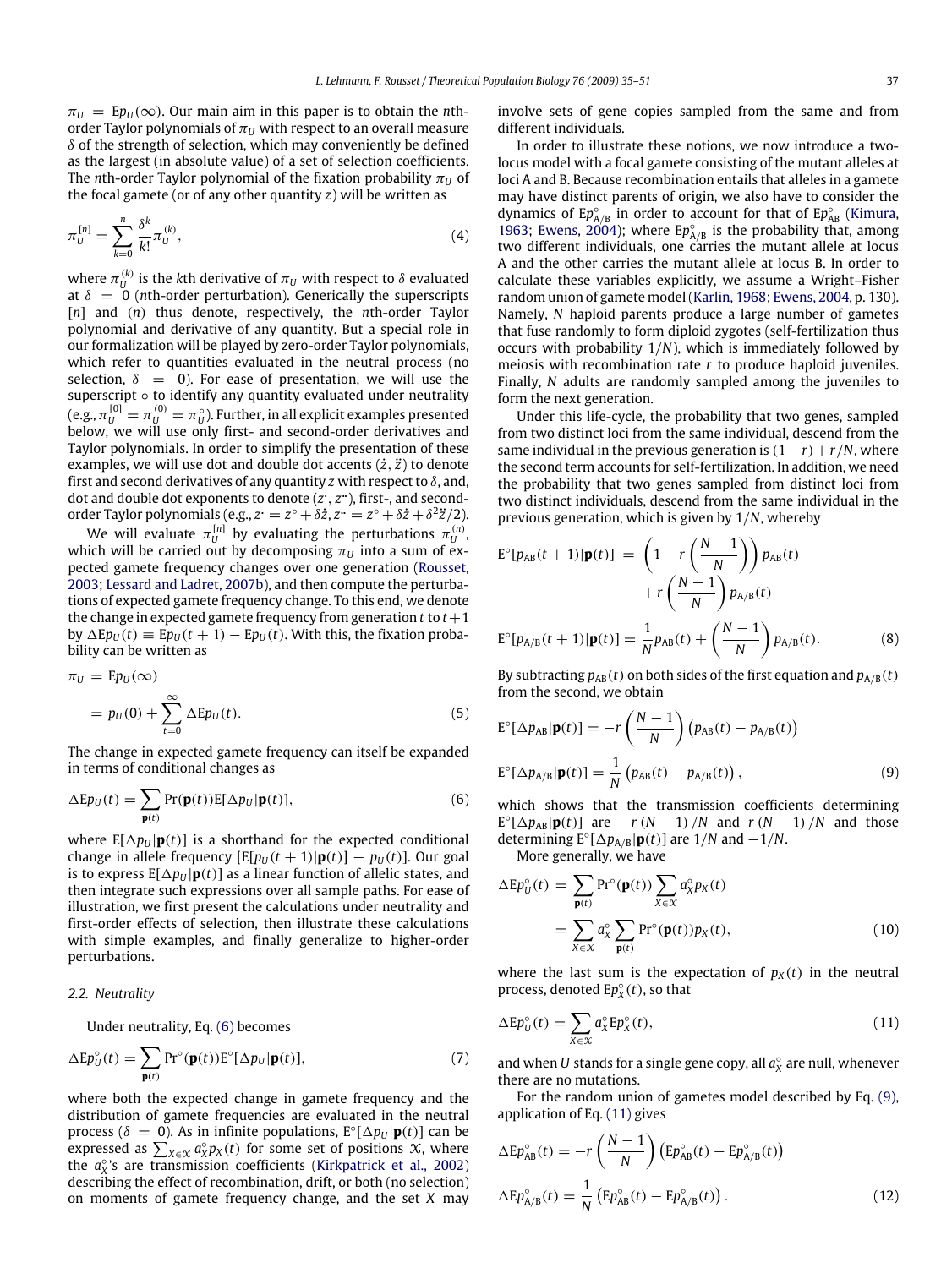By subtracting the second equation from the first one, the measure of expected linkage-disequilibrium (LD)  $D_{AB}^{\circ}(t) \equiv E p_{AB}^{\circ}(t)$  –  $E p_{A/B}^{\circ}(t)$  can be found to satisfy the relation  $\Delta D_{AB}^{\circ}(t)$  =  $-(r + (1 - r)/N) D_{AB}^{\circ}(t)$ , which yields  $D_{AB}^{\circ}(t) = [(1 - r)(N - r)]$  $1)/N$ <sup>t</sup> $D_{AB}(0)$ , where  $D_{AB}(0) = p_{AB}(0) - p_{A/B}(0)$ . By substituting this result into Eq. (12), itself inserted into Eq. (5), we find that the fixation probability of the focal gamete is

$$
\pi_{AB}^{\circ} = p_{AB}(0) - \sum_{t=0}^{\infty} r \left( \frac{N-1}{N} \right) D_{AB}^{\circ}(t)
$$

$$
= p_{AB}(0) - \frac{r(N-1)D_{AB}(0)}{1 + r(N-1)}.
$$
(13)

This result has been derived previously with different approaches [e.g., Karlin and McGregor, 1968, Table 1; Ewens, 2004, eq. 3.138; we mention that the measure of LD defined in this earlier work was  $p_{AB} - p_A p_B = (p_{AB} - p_{A/B})(N-1)/N$  since  $p_A p_B = p_{AB}/N + p_{A/B}(N-1)$ 1)/*N*].

#### *2.3. First-order effects*

Taking the derivative on both sides of Eq. (6) with respect to  $\delta$ produces the first-order perturbation

$$
\Delta \dot{\mathbf{E}} \dot{\mathbf{p}}_{U}(t) = \sum_{\mathbf{p}(t)} \left[ \dot{\mathbf{Pr}}(\mathbf{p}(t)) \mathbf{E}^{\circ}[\Delta p_{U} | \mathbf{p}(t)] + \mathbf{Pr}^{\circ}(\mathbf{p}(t)) \dot{\mathbf{E}}[\Delta p_{U} | \mathbf{p}(t)] \right]. \tag{14}
$$

Using the expression  $\mathbf{E}^{\circ}[\Delta p_U|\mathbf{p}(t)] = \sum_{X \in \mathcal{X}} a_X^{\circ} p_X(t)$  allows us to simplify the first term in Eq. (14) as

$$
\sum_{\mathbf{p}(t)} \Pr(\mathbf{p}(t)) \mathbf{E}^{\circ}[\Delta p_{U} | \mathbf{p}(t)] = \sum_{X \in \mathcal{X}} a_{X}^{\circ} \sum_{\mathbf{p}(t)} \Pr(\mathbf{p}(t)) p_{X}(t)
$$

$$
= \sum_{X \in \mathcal{X}} a_{X}^{\circ} \mathbf{E} p_{X}(t).
$$
(15)

Likewise to the neutral case,  $\dot{\mathbf{E}}[\Delta p_{U}|\mathbf{p}(t)]$  can be written as  $\sum_{Y \in \mathcal{Y}} \dot{a}_Y p_Y(t)$  for some set *Y*, where the  $\dot{a}_Y$ 's are first-order selection coefficients that do not depend on any random variable. For instance, for a one-locus selection model in a random mating population with a mutant allele at locus A having a selective advantage δ*s*<sup>A</sup> over the resident, we have to first-order

$$
\dot{\mathbf{E}}[\Delta p_{\mathbf{A}}(t)|\mathbf{p}(t)] = s_{\mathbf{A}}\left(p_{\mathbf{A}}(t) - p_{\mathbf{A}}^2(t)\right). \tag{16}
$$

The right-hand side of this equation is the classical first-order approximation of the haploid one-locus selection model [Wright, 1969, p. 30; Crow and Kimura, 1970; Gillespie, 2004, i.e., firstorder Taylor series of  $\delta s_A p_A(t)(1-p_A(t))/(1+\delta s_A p_A(t))$  evaluated at  $\delta$  = 0]. The first-order selection coefficients determining  $E[\Delta p_A(t)|\mathbf{p}(t)]$  are thus given by  $s_A$  and  $-s_A$ .

More generally, we have

$$
\sum_{\mathbf{p}(t)} \Pr^{\circ}(\mathbf{p}(t)) \dot{E}[\Delta p_U | \mathbf{p}(t)] = \sum_{Y \in \mathcal{Y}} \dot{a}_Y \sum_{\mathbf{p}(t)} \Pr^{\circ}(\mathbf{p}(t)) p_Y(t)
$$

$$
= \sum_{Y \in \mathcal{Y}} \dot{a}_Y E p_Y^{\circ}(t), \tag{17}
$$

and collecting all terms gives

$$
\Delta \dot{\mathbf{E}} p_U(t) = \sum_{Y \in \mathcal{Y}} \dot{a}_Y \mathbf{E} p_Y^{\circ}(t) + \sum_{X \in \mathcal{X}} a_X^{\circ} \dot{\mathbf{E}} p_X(t).
$$
 (18)

This equation extends the formula for the first-order perturbation of moments of allelic states in a one-locus model (Rousset, 2003; Lessard and Ladret, 2007b) to the multilocus case. For a one-locus model the second term in Eq.(18)is null in the absence of mutation, since all  $a_X^{\circ}$  are null in that case.

For the one-locus selection model described by Eq. (16), application of Eq. (18) gives

$$
\Delta \dot{\mathrm{E}} p_{\mathrm{A}}(t) = s_{\mathrm{A}} \left( \mathrm{E} p_{\mathrm{A}}^{\circ}(t) - \mathrm{E} p_{\mathrm{A}}^{\circ}(t) \right), \tag{19}
$$

where  $Ep^{\circ}$  $\int_{A/\hat{A}}^{\circ}$  (*t*) is the probability that two individuals sampled with replacement carry the mutant allele (Ep<sup>c</sup>  $_{A \hat{ } }^{\circ}$  (*t*) = E<sup>o</sup>[ $p_A(t)^2$ ]). This probability can be expanded as

$$
E p^{\circ}_{\widehat{A} \widehat{/} A}(t) = \frac{1}{N} E p^{\circ}_{A}(t) + \left(\frac{N-1}{N}\right) E p^{\circ}_{A/A}(t), \qquad (20)
$$

where  $Ep_{A/A}^{\circ}$  is the probability that two individuals sampled without replacement carry the mutant, which gives

$$
\Delta \dot{\mathrm{E}} p_{\mathrm{A}}(t) = s_{\mathrm{A}} \left( \frac{N-1}{N} \right) \left( \mathrm{E} p_{\mathrm{A}}^{\circ}(t) - \mathrm{E} p_{\mathrm{A}/\mathrm{A}}^{\circ}(t) \right). \tag{21}
$$

For the Wright–Fisher scheme of reproduction, the variable  $D_A^{\circ}(t) \equiv E p_A^{\circ}(t) - E p_{A/A}^{\circ}(t)$  satisfies  $D_A^{\circ}(t) = [(N-1)/N]^t D_A(0)$ because  $Ep_{A/A}^{\circ}(t+1) = (1/N)Ep_A^{\circ}(t) + [(N-1)/N] Ep_{A/A}^{\circ}(t)$ , where 1/*N* is the probability that two individuals descend from the same parent. By substituting this result into Eq. (21), itself inserted into Eq.(5), we find that the first-order Taylor polynomial of the fixation probability is given by

$$
\pi_{A} = p_{A}(0) + \delta \left[ \sum_{t=0}^{\infty} s_{A} \left( \frac{N-1}{N} \right) D_{A}^{\circ}(t) \right]
$$

$$
= p_{A}(0) + \delta s_{A} \left( \frac{N-1}{N} \right) ND_{A}(0). \tag{22}
$$

This result has been derived previously, and when there is initially a single mutant allele in the population we have  $p_A(0)$ *D*A(0) = 1/*N* (Hill, 1972, eq. 7; Rousset and Billiard, 2000; Lessard and Ladret, 2007b). As pointed out by Lessard and Ladret, we can compute the derivative of the ultimate expected frequency (fixation probability) as the sum of expected derivatives in each generation if the series of expected derivatives converges uniformly in a neighborhood of  $\delta = 0$ . They showed this for the one-locus Cannings exchangeable model, and this follows more generally from Eq. (A.10) (see explanations in the Appendix right after this equation).

#### *2.4. nth-order effects*

#### *2.4.1. Recursions for moments of allelic states*

The *n*th-order perturbation of the conditional expected change in gamete frequency can be written as

$$
E^{(n)}[\Delta p_U|\mathbf{p}(t)] = \sum_{X_n \in \mathcal{X}_n} a_{X_n}^{(n)} p_{X_n}(t)
$$
\n(23)

for some set  $\mathcal{X}_n$ , where the  $a_{\mathcal{X}_n}^{(n)}$  are *n*th-order selection coefficients that do not depend on any random variable. For any  $n \geq 0$ , these coefficients satisfy

$$
\sum_{X_n \in \mathcal{X}_n} a_{X_n}^{(n)} = 0, \tag{24}
$$

because, when every individual in the population bears the same genotype (e.g., all  $p_{X_n} = 1$ ), no systematic change in gamete frequency can occur over a selection, recombination or migration phase. This logic applies to the expected change in frequency of any genotype for any *L*-locus model, and for any submodel involving only a subset of loci of positions. Thus, in a three-locus model,  $\sum_{W_n \in W_n} a_{W_n}^{(n)} = 0$  for every subset  $W_n$  of all sets of positions involving only one locus, or at most two loci. This implies that  $\sum_{W \in W_n} a_{W_n}^{(n)} = 0$  for every subset  $W_n$  of sets of positions each involving exactly two given loci. Thus with 3 loci, 7 nonoverlapping sets of coefficients each add up to zero, one set for each locus, one set for each pair of locus, and the set of coefficients involving all three loci.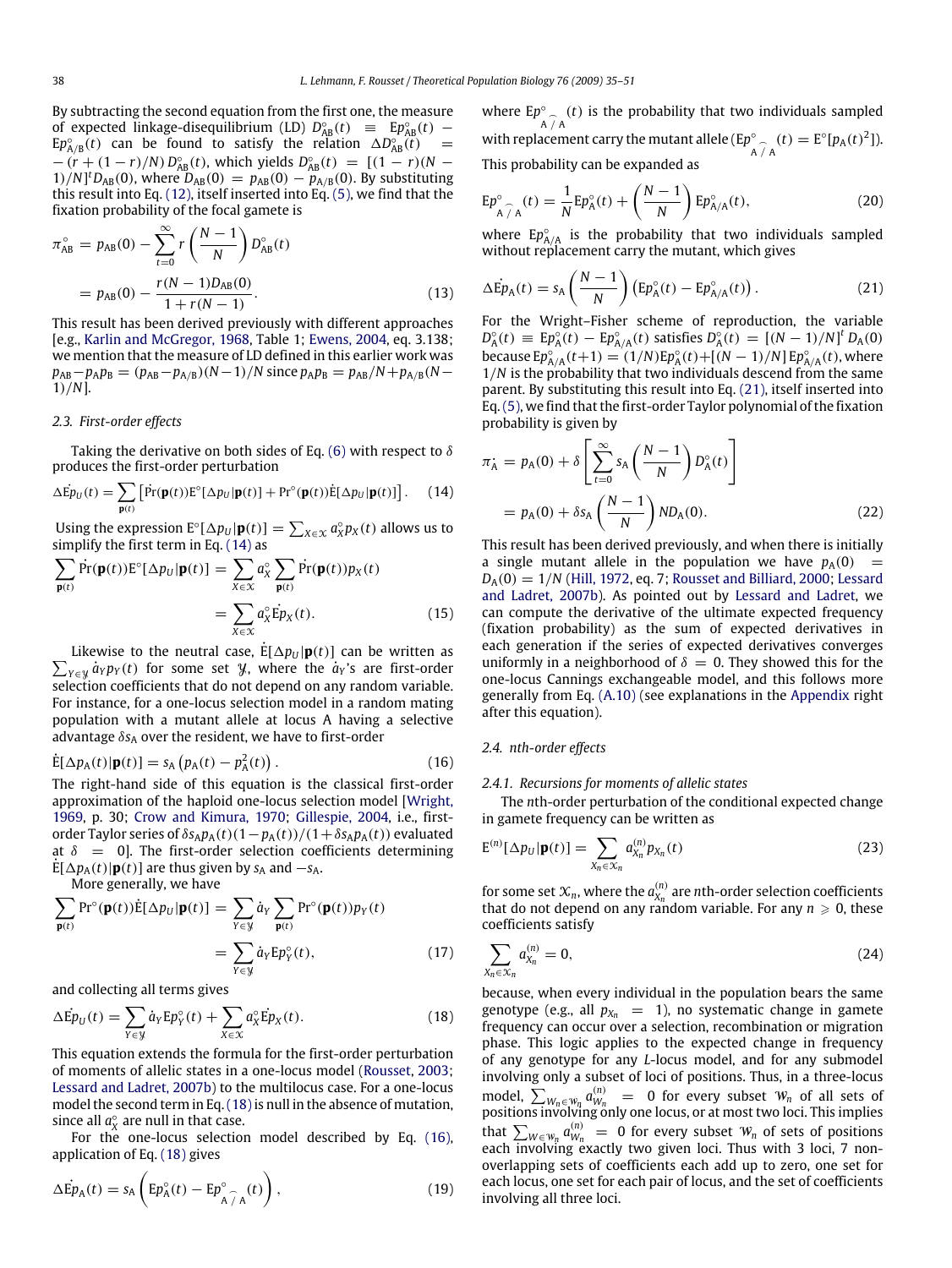Differentiating the left- and right-hand side of Eq. (6) *n* times with respect to  $\delta$ , using Leibniz's rule for the differentiation of products, inserting Eq. (23), and rearranging allows us to write

$$
\mathrm{E}p_{U}^{(n)}(t+1) = \mathrm{E}p_{U}^{(n)}(t) + \sum_{j=0}^{n} {n \choose j} \sum_{X \in \mathcal{X}_{j}} a_{X}^{(j)} \mathrm{E}p_{X}^{(n-j)}(t). \tag{25}
$$

On substitution of this equation into the expansion  $E p_U^{[n]}(t+1)$ (see Eq. (4)), we obtain after rearrangements a recursion on Taylor polynomials:

$$
E p_U^{[n]}(t+1) = E p_U^{[n]}(t) + \sum_{j=0}^{n} \frac{\delta^j}{j!} \sum_{X \in \mathcal{X}_j} a_X^{(j)} E p_X^{[n-j]}(t).
$$
 (26)

Since a similar recursion can be written for the Taylor polynomials  $\text{E} p_X^{[n-j]}(t)$  of any set of allelic states *X* appearing on the right-hand side of Eq. (26), the recursion for  $\mathrm{E}p_{U}^{[n]}$  can be closed (the same logic also applies to Eq. (25)). More generally, one can evaluate in this way the *n*th Taylor polynomial  $Ep^{[n]}_{\mathcal{S}}$  of any moment of allelic state *S* in the population, be it the complete genetic description of the population.

#### *2.4.2. Matrix representation*

The dynamics of the Taylor polynomials  $\text{E}p_{U}^{[n]}(t)$  of the focal gamete (or more generally of any moment of allelic state) as described by Eq. (26) are linear in the expectations, which suggests that they can be evaluated using matrix algebra. To this end, we gather all the moments affecting the dynamics of  $E p^{[n]}_U(t)$  into a vector, except the lower-order polynomials of the highest-order moment of any set *S* of positions involved in the recursion (if we have E $p_S^{\alpha}(t)$ , we do not consider E $p_S^{\alpha}(t)$  nor E $p_S^{\alpha}(t)$  in the vector). We then augment this vector with any additional moment required to close the system of recursions. The vector gathering the total set *S* of positions closing the system is denoted  $E$ **p**(*t*) ≡ ( $E$ *p*<sub>*S*</sub>(*t*))*s*∈*s*, and it satisfies the recursion

$$
Ep(t+1) = AEp(t),
$$
\n(27)

for some matrix **A** collecting the transmission and selection coefficients appearing in Eq. (26). Importantly, Eq. (27) is not a direct matrix formulation of Eq. (26), as it involves only the highest-order polynomial of any set of positions *S* involved in Eq. (26). This allows us to shrink the size of **A**, but with the charge of carrying terms in excess powers in  $\delta$ , which can subsequently be disposed of by taking a Taylor series (see below).

In order to illustrate these concepts we use the two explicit examples introduced above. For the two-locus neutral random union of gamete model (Eq. (12)), we need the vector  $E\mathbf{p}(t) \equiv$  $(Ep_{AB}^{\circ}(t), Ep_{A/B}^{\circ}(t))$  to follow the dynamics of  $Ep_{AB}^{\circ}(t)$ . The dynamics of this vector is described by the matrix with neutral coefficients given by

$$
\mathbf{A}^{\circ} = \begin{pmatrix} 1 - r\left(\frac{N-1}{N}\right) & r\left(\frac{N-1}{N}\right) \\ \frac{1}{N} & \frac{N-1}{N} \end{pmatrix}.
$$
 (28)

For the the one-locus selection model (Eq.(21)), we need the vector  $E\mathbf{p}(t) \equiv (E\mathbf{p}_A(t), E\mathbf{p}_{A/A}^\circ(t))$  to track the dynamics of  $E\mathbf{p}_A(t)$ . The dynamics of this vector can be described by the transition matrix

$$
\mathbf{A}^{\circ} = \mathbf{A}^{\circ} + \delta \dot{\mathbf{A}},\tag{29}
$$

where

$$
\mathbf{A}^{\circ} = \begin{pmatrix} 1 & 0 \\ \frac{1}{N} & \frac{N-1}{N} \end{pmatrix},\tag{30}
$$

gathers all neutral coefficients, while

$$
\dot{\mathbf{A}} = \begin{pmatrix} s_A \left( \frac{N-1}{N} \right) & -s_A \left( \frac{N-1}{N} \right) \\ 0 & 0 \end{pmatrix}, \tag{31}
$$

gathers all first-order selection coefficients. More generally, we can express **A** as a linear combination of matrices **A** (*n*) gathering all the *n*th-order  $a_{X_n}^{(n)}$  selection coefficients.

These examples illustrate that  $A^{\circ}$  is a row stochastic matrix (each element *ij* is either null or positive, and the rows sum up to one, which entails at least one eigenvalue 1). But more generally, A<sup>o</sup> may involve several independent neutral systems, so that A<sup>o</sup> is a diagonal block matrix, where each block is the transition matrix of a Markov chain (Grinstead and Snell, 1997; Iosifescu, 2007), one for each set of sets of positions involving exactly a given number of distinct loci. For instance, for a two-locus model we may need to evaluate  $E \mathbf{p}^{\circ}(t) \equiv (E p_{A}^{\circ}(t), E p_{A/A}^{\circ}(t), E p_{AB}^{\circ}(t), E p_{A/B}^{\circ}(t)),$ whose dynamics under Wright–Fisher random union of gametes is described by the two-block diagonal matrix

$$
\mathbf{A}^{\circ} = \begin{pmatrix} \frac{1}{N} & \frac{0}{N} & 0 & 0 \\ \frac{1}{N} & \frac{N-1}{N} & 0 & 0 \\ 0 & 0 & 1 - r \left( \frac{N-1}{N} \right) & r \left( \frac{N-1}{N} \right) \\ 0 & 0 & \frac{1}{N} & \frac{N-1}{N} \end{pmatrix} \tag{32}
$$

(see also Eq. (A.2) of the Appendix). The element *ij* of **A** ◦ gives the probability that a set of genes sampled in the set of positions *i* descend from the set of positions *j* in the previous generation. As can be seen from Eq.  $(32)$  (or Eq.  $(A.2)$ ), all elements *ij* of  $A^{\circ}$  are null when *i* and *j* involves sets of positions with a different number of loci (one loci is involved in the set of positions  ${A, A/A}$  while two distinct loci are involved in the set of positions {AB, A/B}). All properties of  $A^\circ$  can thus be deduced from the properties of each block because each neutral system in a block is a Markov chain independent from those in the other blocks, and we assume, without obvious biological restrictions, that each block is a mixing Markov chain (Iosifescu, 2007, p. 126; a Markov chain is mixing if it eventually converges to a stable stationary distribution). These examples also illustrate that in the presence of selection, the **A** matrix no longer has the block structure of  $A^\circ$ , and is no longer a stochastic matrix as some of its elements can be negative (e.g., Eq. (29)), though all its row sums are still equal to 1, so it still has eigenvalue 1.

#### *2.5. Fixation probabilities and mean first passage times*

# *2.5.1. Taylor polynomials of fixation probabilities*

The Taylor polynomial  $\pi_U^{[n]}$  of the fixation probability is given by  $E p_U^{[n]}(\infty)$ ; namely, the long-term limit of the moments in the absence of mutation, which can either be directly obtained from the vector  $E\mathbf{p}^{[n]}(\infty)$  (Eq. (27)) or by summing up  $\Delta E p_U^{[n]}(t)$  from the time of the appearance of the mutant gamete until its eventual fixation in, or loss from, the population (Eq. (5), see also Eqs. (13) and (22)). While the first approach seems at first glance more direct, it involves the evaluation of the eigenvectors of **A** associated with its unit eigenvalues, and the deletion of the excess powers in  $\delta$  mentioned above by taking a Taylor series. As will be shown below, the second approach involves only the inversion of a matrix considered at neutrality (derived from **A** ◦ ). This approach has been used previously in the one-locus model because it allows one to express fixation probabilities in terms of selection coefficients and coalescence times (Rousset, 2003; Lessard and Ladret, 2007b).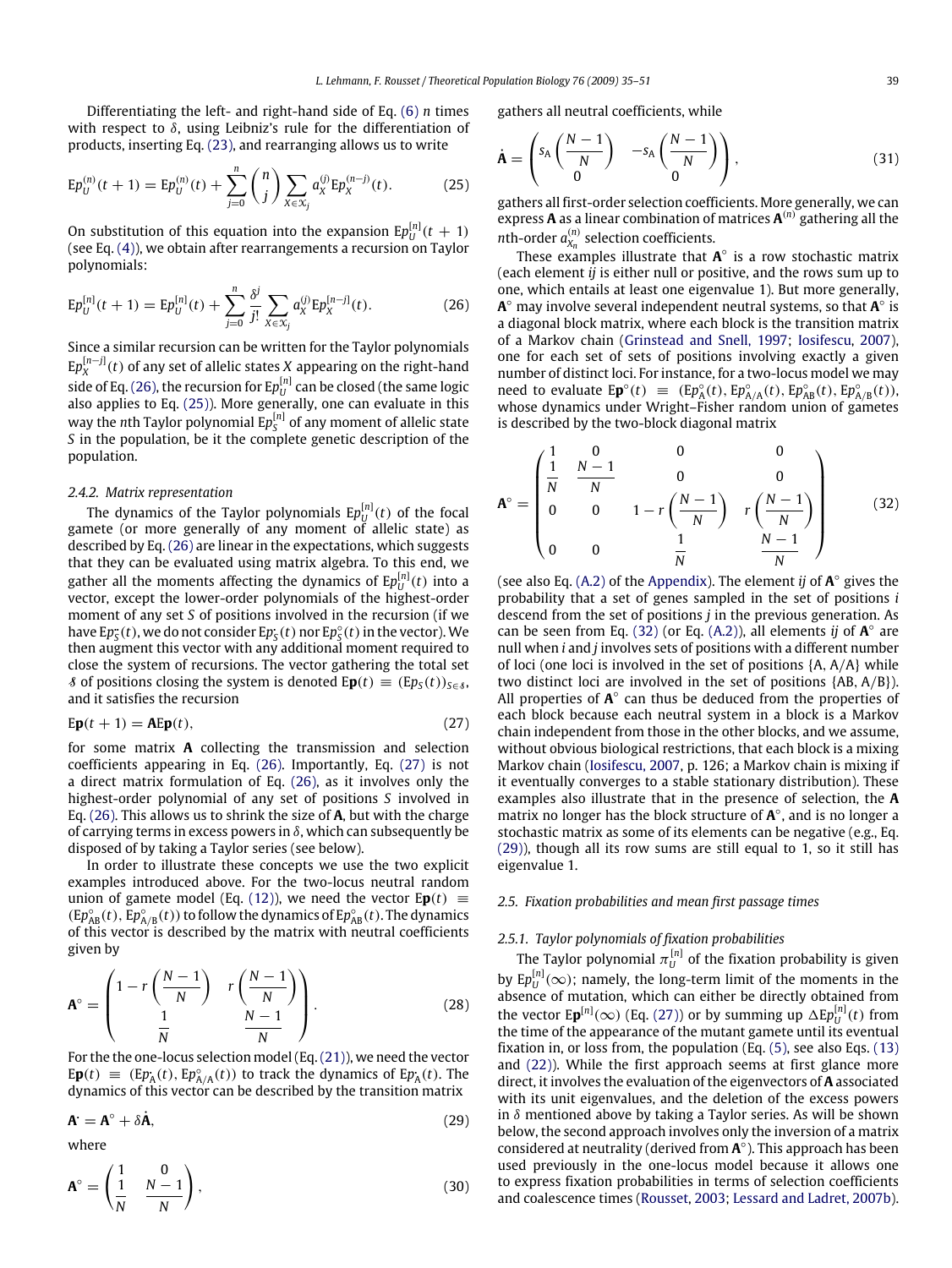The relationship between coalescence times and measures of genetic association (Slatkin, 1991), such as relatedness coefficients, then gave a link between fixation probabilities and concepts of inclusive fitness theory (Hamilton, 1964, 1970). We will extend this interpretation of fixation probabilities to multilocus models.

By iterating Eq. (27) one could try to express effects of selection in terms of  $\sum_{t=0}^{\infty} A^t = (I - A)^{-1}$  where **I** is the identity matrix. However, matrix inversion is not directly applicable to the **I** − **A** matrix because **A** has unit eigenvalues. Correspondingly, expressions like  $\sum_{t} \Delta E p_{U}(t)$  generate sums like  $\sum_{t} \sum_{Z \in \mathbb{Z}} a_{Z} E p_{Z}^{\circ}(t)$ (e.g. Eq. (18)), which cannot be written as  $\sum_{Z \in \mathbb{Z}} a_Z \sum_t E p_Z^{\circ}(t)$ because each sum over *t* is infinite. Still, the whole expression  $\sum_{z} \sum_{z \in \mathbb{Z}} \dot{a}_z E p_z^{\circ}(t)$  is finite, which is made possible by the fact that  $\sum_{z \in \mathbb{Z}} \dot{a}_z = 0$ , and which was implicitly used in our two examples  $\overline{z} \in \mathbb{Z} \atop Z \in \mathbb{Z}} \overline{a_Z} = 0$ , and which was implicitly used in our two examples (see Eqs. (13) and (22)). We may thus consider a reference value  $\wp^{\circ}_{\chi}$ <br>such that  $\sum_{t} \sum_{Z \in \mathbb{Z}} a_Z E p_Z^{\circ}(t)$  can be written as  $\sum_{t} \sum_{Z \in \mathbb{Z}} a_Z v_Z^{\circ}(t)$ , where  $v_2^{\circ}(t) = Ep_2^{\circ}(t) - \wp_2^{\circ}(t)$  is a centered variable. If every where  $v_z(t) = Lp_z(t) - w_z(t)$  is a centered variable. If every  $\sum_t v_z^o(t)$  is finite (for instance because  $v_z^o(t)$  vanishes geomet-**Fically fast) we can evaluate**  $\sum_{Z \in \mathbb{Z}} a_Z \sum_t v_Z^{\circ}(t)$ **. For instance, the** variables  $D_{AB}^{\circ}(t)$  and  $D_{A}^{\circ}(t)$  in Eqs. (13) and (22) vanish geometrically fast and allowed us to evaluate the sum. Further, from Eqs.(5), (25) and (26), we can compute the *n*th derivative or the *n*th Taylor polynomial of the fixation probability as, respectively,

$$
\pi_U^{(n)} = \sum_{j=0}^n \binom{n}{j} \mathbf{a}_U^{(j)} \cdot \mathbf{d}^{(n-j)},\tag{33}
$$

and

$$
\pi_U^{[n]} = p_U(0) + \sum_{j=0}^n \frac{\delta^j}{j!} \left( \mathbf{a}_U^{(j)} \cdot \mathbf{d}^{[n-j]} \right),\tag{34}
$$

where  $\cdot$  denotes the dot product,  $\mathbf{a}_U$  is the row of **A** gathering the coefficients describing the dynamics of  $Ep_{U}$  and

$$
\mathbf{d} \equiv \sum_{t=0}^{\infty} \mathbf{v}(t) \tag{35}
$$

is the sum of the vectors  $\mathbf{v}(t) \equiv (v_S(t))_{S \in \mathcal{S}} \equiv (Ep_S(t) - \wp_S(t))_{S \in \mathcal{S}}$ (now considered out of neutrality).

In the Appendix ("Recursion for  $\mathbf{v}(t)$ "), we show that appropriate choices for the reference  $\wp^{\circ}_\mathbf{Z}$  values are the values E $p_{\mathbf{U}}(t)$  for the reference set *R* in which all loci involved in *S* are sampled in the same individual (e.g. if  $S = A/AB/C$  then three loci are involved and  $R = ABC$ ; for the two-locus random union of gamete model presented above  $R = AB$ , while for the one-locus model  $R = A$ ). Then,  $\mathbf{v}(t)$  satisfies the recursion  $\mathbf{v}(t+1) = (\mathbf{A} - \mathbf{A}_{\wp}) \mathbf{v}(t)$ , where  $\mathbf{A}_{\wp}$  is a matrix obtained directly from the elements of  $\mathbf{A}$  (no new element needs to be evaluated separately), and such that **I**  $- A + A_{\wp}$ is non-singular, whereby

$$
\mathbf{d} = \left(\mathbf{I} - \mathbf{A} + \mathbf{A}_{\varnothing}\right)^{-1} \mathbf{v}(0). \tag{36}
$$

The Taylor polynomials of **d** appearing in Eq. (34) consist of the perturbations  $\mathbf{d}^{(n)}$  of **d**, which involve *n*th-order derivatives of the matrix  $\left(\mathbf{I}-\mathbf{A}+\mathbf{A}_{\wp}\right)^{-1}$ , which can themselves be expressed as a linear combination of the matrices **A** (*n*) gathering the selection coefficients weighted by powers of  $(I - A^\circ + A^\circ_\wp)^{-1}$ (e.g. Eq. (A.14); Singh, 1990). Hence, only inversions of matrices computed under neutrality ( $\delta = 0$ ) are required to obtain the perturbations expansions of the fixation probabilities.

#### *2.5.2. Forward and backward neutral processes*

In the one-locus model, the elements of **d**<sup>o</sup> are mean coalescence times between gene copies sampled at two or more different homologous positions. We will now extend this relationship and show that it holds more generally, for any set of positions in a multilocus setting. For ease of presentation, consider that **A**<sup>o</sup> consists of a single neutral system in the following (as all the expressions hold with all matrices being diagonal block matrices where each block satisfies the given arguments). It is first useful to recall that the transition matrix  $A^{\circ}$  used in  $Ep^{\circ}(t +$ 1) =  $\mathbf{A}^{\circ}$ **Ep**<sup> $\circ$ </sup>(*t*) describes a forward process; that is, the change in moments of allelic states from the present,  $t = 0$ , forwards in time. But **A**<sup>o</sup> can also be used to describe a backward process

$$
\mathbf{u}(h+1) = \mathbf{u}(h)\mathbf{A}^{\circ},\tag{37}
$$

where *h* proceeds from the present,  $h = 0$ , backwards in time, and where element  $u_V(h)$  of  $u(h)$  gives the probability that the ancestral lineages of a set of genes sampled from a given set of positions in the present will be in the set of positions *V* at time *h*. For instance, for the two-locus random union of gamete model  $(Eq. (28))$ , we have  $u(h) = (u_{AB}(h), u_{A/B}(h))$ , where  $u_{AB}(h)$  is the probability that the ancestral lineages of two genes sampled at loci A and B will reside in those loci sampled from the same individual at time *h*, while  $u_{A/B}(h)$  is the probability that these lineages will reside in loci sampled from two different individuals. For the onelocus model (Eq. (30)), we have  $\mathbf{u}(h) = (u_A(h), u_{A/A}(h))$ , where  $u_A(h)$  is the probability that the ancestral lineages of two genes sampled at loci A will be in the same individual at time *h*, while  $u_{A/A}(h)$  is the probability that these ancestral lineages will reside in loci sampled from different individuals.

In a one-locus situation, ancestral lines can only coalesce in the same ancestor so that  $u_A(\infty) = 1$  while  $u_{A/A}(\infty) = 0$  (the Markov chain describing the neutral system is absorbing). But in the presence of recombination, gene lineages residing in the same individual can also reach positions in different individuals so that the circulation of several distinct gene lineages between several gene positions eventually reaches a stationary distribution. In general there are thus both transient states (all those involving more than one position at a locus) and a recurrent set of states. The stationary distribution (probability vector **u**) over all ancestral sets of lineages is given by the left unit eigenvector of the Markov transition matrix (i.e.,  $\mathbf{u} = \mathbf{u} \mathbf{A}^{\circ}$ ). This stationary distribution provides the mean recurrence time ( $T_S = 1/u_S$ ); that is, the mean number of steps it takes (looking backwards in time) for the ancestral lines of a set of genes, presently in the set of positions *S*, to return to *S*. But the elements of  $A^{\circ}$  also allow us to evaluate  $T_{SV}$ , which is the expected number of steps it takes for the ancestral lines of a set of genes in *S* to reach the set of positions *V*, and where by definition  $T_{SS} = 0$ (thus being distinct from the recurrence time *T<sup>S</sup>* ).

For recurrent states *S*, we show in the Appendix that the elements *SV* of  $(I - A^{\circ} + A^{\circ}_{\wp})^{-1}$  are given by  $(T_{RV} - T_{SV}) u_V + \delta_{RV}$ where  $\delta_{RV}$  is the usual Kronecker's delta notation (Eqs. (A.15)– (A.21)). With this result, we find that for any recurrent state *S*, the *S*th element of **d** ◦ is

$$
d_S^{\circ} = \sum_{V \in V} (T_{RV} - T_{SV}) u_V p_V(0), \qquad (38)
$$

where we again consider the reference set *R* to be the set in which all loci involved in *S* are sampled in the same individual (moreover, in the same gamete for diploid organisms). This shows that, regardless of the strength of selection, and the complexity of the interaction within and between genomes,  $\pi_U$  can be expressed in terms of selection coefficients weighted by mean first passage times; that is, in terms of genealogical ties.

For transient states *S*, Eq. (38) is extended in terms of the mean time *TSV* spent in transient states *V* before absorption in the recurrent set (mean sojourn time), and of the probability distribution of transient states through which the recurrent set is first entered, all conditional to the initial state *S* (Eq. (A.27)). Such sojourn times can further be related to coalescence times when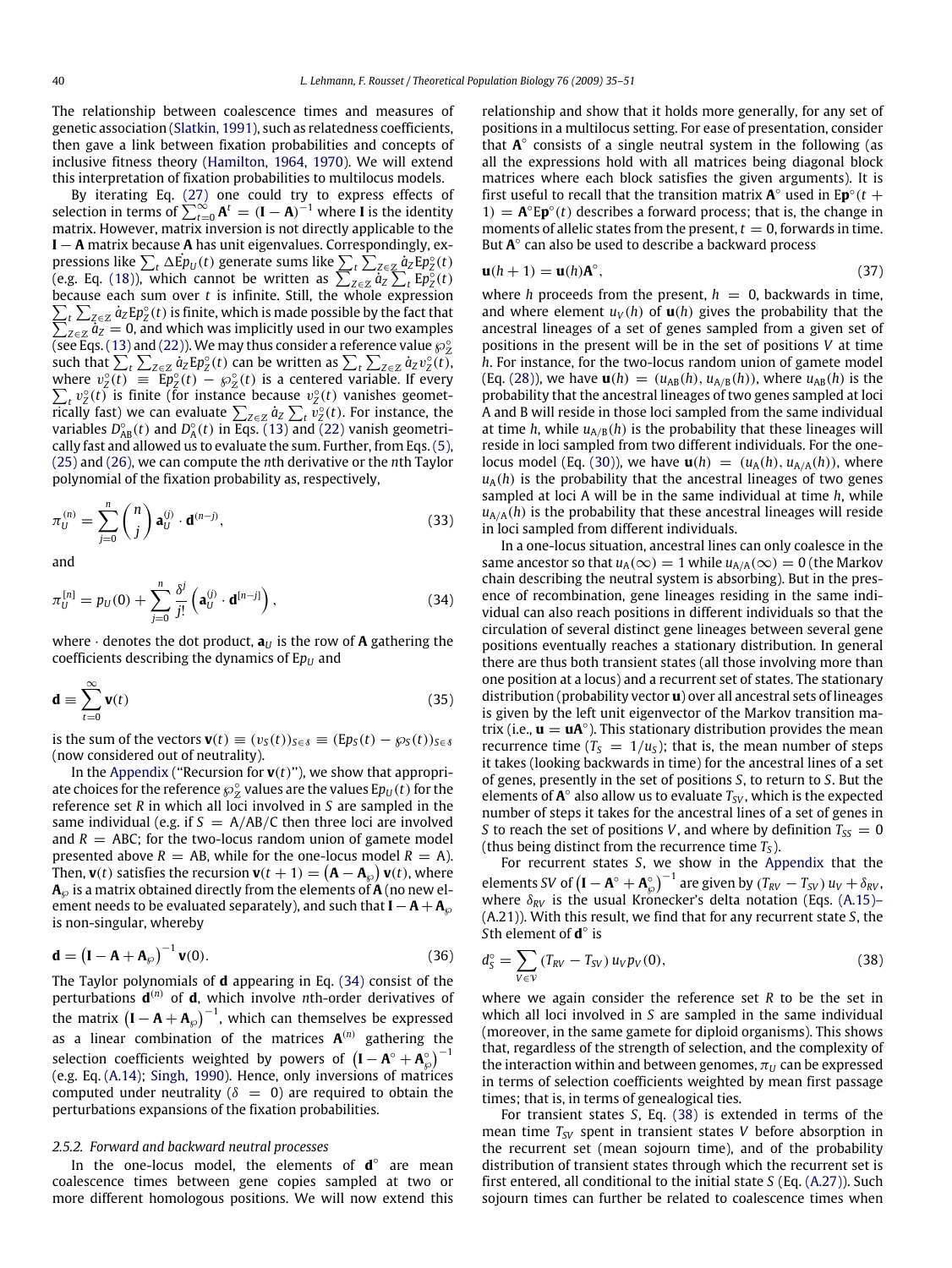the reference set *R* is absorbing, as occurs in the one-locus model. Indeed, the mean coalescence time  $T_{SR}$  is the mean time before the chain is absorbed in *R*, given that it starts in *S*, and *TSR* is thus the sum over all mean times spent in the different transient states before coalescence in state *R* occurs (i.e.,  $T_{SR} = \sum_{trans} v \in V T_{SV}$ , where the sum is over all transient states, Eq. (A.29)). In particular, for the one-locus case in which there is a single initial mutant allele at locus, say A, the reference set is  $R = A$ , while  $p_A(0) = 1/N$  and  $p_V(0) = 0$  otherwise. With this we have  $d_S^{\circ} = -T_{SA}/N$  (which can be obtained directly from Eq. (38) for this special case or, more generally, from Eq. (A.28)), and we have

$$
\dot{\pi}_{A} = -\frac{1}{N} \sum_{S \in \delta} \dot{a}_{AS} T_{SA},\tag{39}
$$

which matches previous results (Rousset, 2003, eq. 15; Lessard and Ladret, 2007b, eqs. 48–50). These results further reduce when selection depends only on the genic variance in the population as described by Eq. (16). Then  $\delta = \{A, A/A\}$ , and for a random mating population  $T_{AA}$  = 0,  $T_{(A/A)A}$  = N, and  $\dot{a}_A$  =  $(\dot{a}_{AA}, \dot{a}_{(A/A)A})$  =  $(s_A(N-1)/N, -s_A(N-1)/N)$ . On substitution of these variables into Eq. (39), we recover the result established above (Eq. (22)):

$$
\dot{\pi}_A = s_A \left( \frac{N-1}{N} \right). \tag{40}
$$

#### **3. Applications**

We will present applications of our results by evaluating explicitly fixation probabilities of alleles and gametes for twolocus two-alleles models under the Wright–Fisher random union of gamete life-cycle introduced above (Ewens, 2004). For this purpose, we first detail the construction of multilocus recursions for this reproductive scheme.

#### *3.1. Recursions for Wright–Fisher panmictic population*

In order to construct **A** under our life cycle assumptions, we need recursions for E<sub>*pS*</sub> variables over the reproduction and the recombination phase. Recall that  $S = S_1/S_2/\cdots/S_{|S|}$ , where each *Si* is a set of loci sampled from the same individual and |*S*| denotes the total number of different individuals in *S*. The recursions for the E*p<sup>S</sup>* variables must take finite population size into account, and can be directly obtained from recursions derived by Roze and Rousset (2008, eqs. 40-42) for the infinite island model with finite deme size, when the dispersal rate is set to zero.

The |*S*| different individuals from which sets of positions in *S* have been sampled in a given offspring generation may have descended from |*X*| different individuals from the parental generation  $(1 \leq |X| \leq |S|)$ . These parents carry the sets of positions *S* in a different way because coalescence merges and recombination rearranges sets of positions. The reorganized sets of positions in the parental generation is denoted  $X = X_1/X_2/\cdots/X_{|X|}$ , and the contribution of parent *i* to the offspring generation depends on its fitness (expected number of offspring reaching the adult stage), which can be written as  $w_i = f_i/f$ , where  $f_i$  is the relative fecundity of individual *i* and  $f = \frac{1}{N} \sum_{k} f_k$  is the average relative fecundity of individuals in the population.

In order to simplify the presentation of the recursions of moments of allelic states, we drop from now on the time indices *t* attached to any quantity *z*, and use a prime (*z*') to denote any quantity after the reproduction stage and a double prime (z<sup>"</sup>) to denote any quantity after the recombination stage. Hence, a recursion over the life cycle goes from *z* to *z* <sup>00</sup>, which corresponds to go from  $z(t)$  to  $z(t+1)$  in the notation used in the previous sections.

With this and the above, the conditional expected moments of allelic state after reproduction is given by

$$
E[p'_{S}|\mathbf{p}] = \sum_{X \in C_{S}} P(S, X) E_{i_1, i_2 \neq i_1, \dots} \left[ w_{i_1}^{|y_1|} w_{i_2}^{|y_2|} \dots p_{X_1(i_1)} p_{X_2(i_2)} \dots \right], \quad (41)
$$

where  $E_{i_1,i_2\neq i_1,\dots}$  means the average over all parents  $i_1, i_2 \neq i_1, \dots$ of the population; *C<sup>S</sup>* is the set of all ways of allocating |*S*| offspring to  $|X|$  parents, with  $|y_1|$  offspring coming from parent  $i_1$ ,  $|y_2|$ offspring coming from parent  $i_2$ , ... (i.e.  $|S| = \sum_{i=1}^{|X|} |y_i|$  and  $C_S$  is the set partition of  $\{1, 2, 3, \ldots, |S|\}$  into non-empty subsets); and  $P(S, X)$  is the probability of partition  $X$  (coalescence event), which is given by

$$
P(S, X) = \frac{1}{N^{|S| - |X|}} \prod_{y=1}^{|X| - 1} \left(1 - \frac{y}{N}\right).
$$
 (42)

For instance the expected frequency  $p_U$  of gamete *U* after reproduction is

$$
E[p'_{U}|\mathbf{p}] = E_i[w_i p_{U(i)}],\tag{43}
$$

while that of  $p_{U/V}$  is

$$
E[p'_{U/V}|\mathbf{p}] = \frac{1}{N} E_i[w_i^2 p_{UV(i)}] + \left(\frac{N-1}{N}\right) E_{i,k\neq i}[w_i w_k p_{U(i)} p_{V(k)}].
$$
(44)

Over the recombination phase one has

$$
E[p''_S|\mathbf{p}'] = \sum_{UV=S_1} \sum_{WX=S_2} \cdots \sum_{YZ=S_{|S|}} r_{U|V} r_{W|X} \dots r_{Y|Z} p'_{U/V/W/X/\dots/Y/Z},
$$
 (45)

where  $r_{A|B}$  is the probability that, in a meiotic product, the set *A* of loci comes from one parent while the set *B* comes from another parent. The sum over  $UV = S_1$  means the sum over all partitions *U* and *V* of the set  $S_1$  with the partition  $\{S_1, \emptyset\}$  included.

As in the structured population case (Roze and Rousset, 2008), further analysis proceeds by expressing the fitness functions  $w$  in terms of the genotypes at different loci in different individuals (as described by the *p* variables, see example below), and expanding such expressions to various orders of approximation with respect to the selection coefficients. Because the calculations are tedious to perform by hand, Roze and Rousset (2008) implemented Eqs. (41) and (45) in Mathematica (Wolfram, 2003), by which the evaluation of the transition matrix **A** to leading order in selection coefficients can be automated. We also implemented Eq. (34) in Mathematica in order to obtain directly the fixation probability to a given order of accuracy.

#### *3.2. Hill–Robertson effect*

We now consider two loci, where the mutant allele at locus A has a selective advantage  $\delta s_A$  over the resident, and the mutant allele at locus B locus has a selective advantage  $\delta s_B$  over the resident. We assume that alleles affect fecundity in a multiplicative way:  $f_i = (1 + \delta s_A p_{A(i)})(1 + \delta s_B p_{B(i)})$ , which entails that  $f =$  $1+\delta s_A p_A + \delta s_B p_B + \delta^2 s_A s_B p_{AB}$ . With this, the fitness of individual *i* is

$$
w_i = \frac{(1 + \delta s_A p_{A(i)})(1 + \delta s_B p_{B(i)})}{1 + \delta s_A p_A + \delta s_B p_B + \delta^2 s_A s_B p_{AB}}.
$$
(46)

#### *3.2.1. First-order effects on*  $\pi_A$

In order to evaluate  $\pi_A^*$ , we need to compute the recursion for Ep<sub>A</sub>. This is obtained by inserting the first-order Taylor polynomial of Eq. (46),

$$
w_i = 1 + \delta s_A (p_{A(i)} - p_A) + \delta s_B (p_{B(i)} - p_B),
$$
 (47)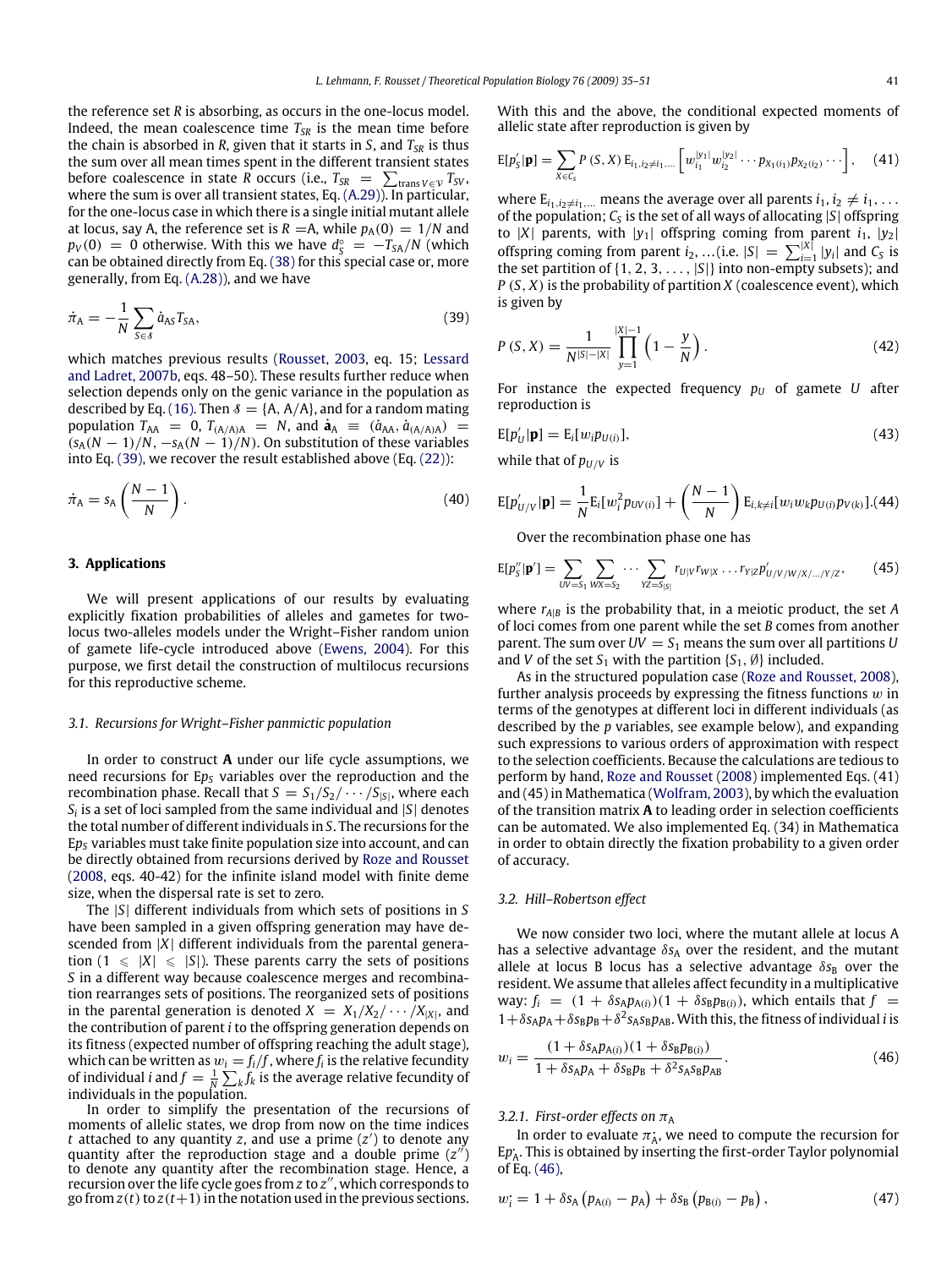into Eq. (43), whereby

$$
E[p'_A|\mathbf{p}] = E_i[p_{A(i)} + \delta s_A (p_{A(i)}^2 - p_A p_{A(i)}) + \delta s_B (p_{B(i)} p_{A(i)} - p_B p_{A(i)})]
$$
  
=  $p_A + \delta s_A (p_A - p_A p_A) + \delta s_B (p_{AB} - p_A p_B)$  (48)

where the second line is obtained by noting that  $p_{A(i)}^2 = p_{A(i)}$  and  $p_{B(i)}p_{A(i)} = p_{AB(i)}$ . Integrating over all sample paths then produces

$$
E p_{A}^{\cdot}{}' = E p_{A}^{\cdot} + \delta s_{A} \left( E p_{A}^{\circ} - E p_{A}^{\circ}{}_{A} \right) + \delta s_{B} \left( E p_{AB}^{\circ} - E p_{A}^{\circ}{}_{A} \right), \quad (49)
$$

where

$$
E p_{V/W}^{\circ} \equiv \frac{1}{N} E p_{VW}^{\circ} + \left(\frac{N-1}{N}\right) E p_{V/W}^{\circ}, \tag{50}
$$

which gives after simplification

$$
E p_{A}^{\, \prime} = E p_{A}^{\, \prime} + \delta \left( \frac{N-1}{N} \right) \left[ s_{A} \left( E p_{A}^{\circ} - E p_{A/A}^{\circ} \right) + s_{B} \left( E p_{AB}^{\circ} - E p_{A/B}^{\circ} \right) \right].
$$
 (51)

Recombination does not affect the dynamics of Ep<sub>'A</sub>', thereby

$$
E p_{A}^{\prime\prime} = E p_{A}^{\prime}.
$$

These equations show that we need the additional neutral expectations,  $Ep^{\circ}_{AB}$ ,  $Ep^{\circ}_{A/A}$  and  $Ep^{\circ}_{A/B}$  to close the recursion for  $E p_A$ . One thus needs to follow the dynamics of the vector  $E \mathbf{p} =$  $(\widehat{E}p_{A}^{\circ}, Ep_{A/A}^{\circ}, Ep_{A/B}^{\circ})$ . The recursion of the variables evaluated under neutrality over the reproduction phase is

$$
E p_{A/A}^{\circ}{}' = \frac{1}{N} E p_A^{\circ} + \left(\frac{N-1}{N}\right) E p_{A/A}^{\circ}
$$
  
\n
$$
E p_{AB}^{\circ}{}' = E p_{AB}^{\circ}
$$
  
\n
$$
E p_{A/B}^{\circ}{}' = \frac{1}{N} E p_{AB}^{\circ} + \left(\frac{N-1}{N}\right) E p_{A/B}^{\circ},
$$
\n(53)

and over the recombination phase

$$
Ep_{A/A}^{\circ}'' = Ep_{A/A}^{\circ}'
$$
  
\n
$$
Ep_{AB}^{\circ}'' = (1 - r)Ep_{AB}^{\circ} + rEp_{A/B}^{\circ}'
$$
  
\n
$$
Ep_{A/B}^{\circ}'' = Ep_{A/B}^{\circ}.
$$
  
\n(54)

Note that inserting the last two equations of Eq. (53) into the last two equations of Eq. (54) gives the recursions established previously (Eq. (28)).

These two systems of equations, in combination with Eqs. (51) and (52), can then be used to evaluate the transition matrix  $\mathbf{A}^{\cdot} = \mathbf{A}^{\circ} + \delta \mathbf{A}$  of E**p** for this model. We implemented this as **A** = **RS**, where **S** describes the transformation of E**p** over the reproduction phase, and **R** describes the transformation of E**p** over the recombination phase and is not affected by selection; in  $\mathbf{p}$ articular,  $\mathbf{A} = \mathbf{R}^{\circ}(\mathbf{S}^{\circ} + \delta \dot{\mathbf{S}}).$ 

For this model, the reference vector is  $\boldsymbol{\wp} = (E p_A, E p_A, E p_{AB}^{\circ})$ Ep<sub>AB</sub>), so that the initial values **v**(0) are  $(0, v_{A/A}(0), 0, v_{A/B}(0)),$ where

$$
v_{A/A}(0) = -\left(p_A(0) - p_A^2(0)\right) \left(\frac{N}{N-1}\right),\tag{55}
$$

and

$$
v_{A/B}(0) = -(p_{AB}(0) - p_A(0)p_B(0))\left(\frac{N}{N-1}\right).
$$
 (56)

The first-order Taylor polynomial of the fixation probability of the mutant is then given by  $\pi_A^{\cdot} = p_A(0) + \delta \dot{\pi}_A$  with

$$
\dot{\pi}_{A} = -(N-1)\left(s_{A}v_{A/A}(0) + \frac{s_{B}v_{A/B}(0)}{1 + r(N-1)}\right),\tag{57}
$$

which is a decreasing function of the recombination rate.

A single initial copy of the mutant allele appears on a mutant background at locus B with probability  $p_B(0)$ , in which case  $v_{A/A}(0) = -1/N$  and  $v_{A/B}(0) = -(1 - p_B(0))/(N - 1)$ . The same copy of the mutant appears on a resident background with probability  $1-p_B(0)$ , in which case  $v_{A/A}(0) = -1/N$  and  $v_{A/B}(0) = 0$  $p_B(0)/(N-1)$ , so that the initial association between mutant alleles is equal to zero. The perturbation of the average fixation probability of a single mutant is

$$
\dot{\bar{\pi}}_{A} = p_{B}(0) \left( \frac{N-1}{N} \right) \left( s_{A} + \frac{s_{B}N(1 - p_{B}(0))}{[1 + r(N-1)](N-1)} \right) + (1 - p_{B}(0)) \left( \frac{N-1}{N} \right) \left( s_{A} - \frac{s_{B}Np_{B}(0)}{[1 + r(N-1)](N-1)} \right), (58)
$$

which simplifies to

$$
\dot{\bar{\pi}}_A = s_A \left( \frac{N-1}{N} \right). \tag{59}
$$

This is precisely the perturbation of the probability of fixation of a single mutant in a one-locus model (e.g. Eq. (40)). We do not yet detect any Hill–Robertson effect (Hill and Robertson, 1966; Barton, 1995; Barton and Otto, 2005), as it should involve at least thirdorder terms of the form  $s_A s_B^2$ . This is so because interference of locus B on locus A depends on the extent to which the mutant allele at locus A is associated with the mutant at locus B times the selection coefficient at locus B, and the effect of selection on the LD must be at least of order  $s_A s_B$  to affect its dynamics (Barton and Otto, 2005; Roze, in press, and see below).

# 3.2.2. First-order effects on  $\pi_{AB}$

In order to evaluate  $\pi_{AB}$  we need to compute the recursion for  $Ep_{AB}$  and  $Ep_{A/B}$ . Proceeding as in the last section, we substitute Eq.  $(47)$  into Eq.  $(43)$ , from which we have

$$
E^*[p'_{AB}|\mathbf{p}] = E_i[p_{AB(i)} + \delta s_A (p_{A(i)} - p_A) p_{AB(i)} + \delta s_B (p_{B(i)} - p_B) p_{AB(i)}]
$$

$$
= p_{AB} + \delta s_A (p_{AB} - p_A p_{AB}) + \delta s_B (p_{AB} - p_B p_{AB}), \qquad (60)
$$

where we used  $p_{A(i)}p_{AB(i)} = p_{AB(i)}$  and  $p_{B(i)}p_{AB(i)} = p_{AB(i)}$  to obtain the second line, and integrating the recursion over all sample paths gives

$$
E p_{AB}^{\circ}{}' = E p_{AB}^{\circ} + \delta s_A \left( E p_{AB}^{\circ} - E p_{A \widehat{A} AB}^{\circ} \right) + \delta s_B \left( E p_{AB}^{\circ} - E p_{B \widehat{A} AB}^{\circ} \right). \quad (61)
$$

Inserting Eq. (47) into Eq. (44) gives

$$
E [p'_{A/B} | \mathbf{p}] = \frac{1}{N} E_i [p_{AB(i)} + 2\delta s_A (p_{A(i)} - p_A) p_{AB(i)} + 2\delta s_B (p_{B(i)} - p_B) p_{AB(i)}]
$$
  
+ 
$$
\left(\frac{N-1}{N}\right) E_{i,k\neq i} [p_{A(i)}p_{B(k)} + \delta s_A (p_{A(i)} + p_{A(k)} - 2p_A) p_{A(i)}p_{B(k)} + \delta s_B (p_{B(i)} + p_{B(k)} - 2p_B) p_{A(i)}p_{B(k)}],
$$
(62)

and integration over all sample paths produces

$$
E p_{A/B}^{\prime}^{\prime} = \frac{1}{N} E p_{AB}^{\prime} + \left(\frac{N-1}{N}\right) E p_{A/B}^{\prime}
$$
  
+  $\delta \frac{2}{N} \left( s_A \left[ E p_{AB}^{\circ} - E p_{A \hat{A} AB}^{\circ} \right] + s_B \left[ E p_{AB}^{\circ} - E p_{B \hat{A} AB}^{\circ} \right] \right)$   
+  $\delta \left(\frac{N-1}{N}\right) \left( s_A \left[ E p_{A/B}^{\circ} + E p_{A/AB}^{\circ} - 2 E p_{A \hat{A} (A/B)}^{\circ} \right] + s_B \left[ E p_{A/B}^{\circ} + E p_{B/AB}^{\circ} - 2 E p_{B \hat{A} (A/B)}^{\circ} \right] \right),$  (63)

where

$$
E p^{\circ}_{V \ \gamma(A/B)} \equiv \frac{1}{N} E p^{\circ}_{V A/B} + \frac{1}{N} E p^{\circ}_{V B/A} + \left(\frac{N-2}{N}\right) E p^{\circ}_{V/A/B}.
$$
 (64)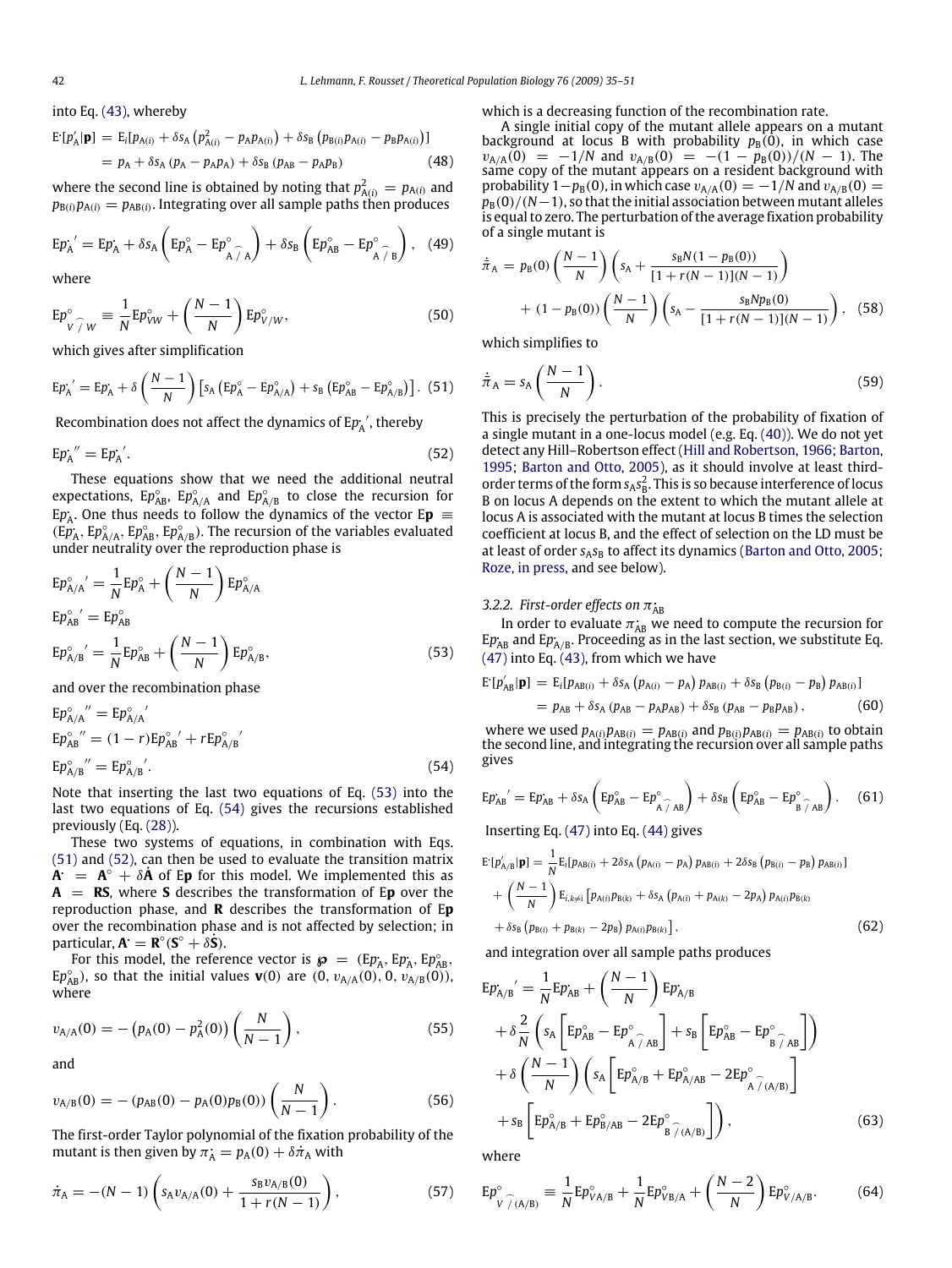In order to close these recursions, we need the additional neutral expectations E<sub>*P*<sup>°</sup><sub>A/AB</sub>, E<sub>*P*<sup>°</sup><sub>B</sub><sup>°</sup><sub>A/A/B</sub><sup>°</sup> and E<sub>*P*<sup>°</sup><sub>B/A/B</sub><sup>°</sup>. For simplicity,</sub></sub></sub> we evaluate  $\dot{\pi}_{AB}$  only for the case where the double mutant is introduced initially as a single copy in the population, in which case the dynamics of  $Ep^{\circ}_{A/AB}$  is equivalent to that of  $Ep^{\circ}_{B/AB}$  and the dynamics of  $Ep^{\circ}_{A/AB}$  is equivalent to that of  $Ep^{\circ}_{B/AB}$ . It is then sufficient to consider the dynamics of the vector  $E\mathbf{p} = (Ep_{AB}, Ep_{A/B}^{\circ}, Ep_{A/AB}^{\circ}, Ep_{A/AB}^{\circ})$ . We already have the recursions for the first two moments under neutrality (Eqs. (53)–(54)) and the recursions for the two other ones over the reproduction phase is

$$
E p^{\circ}_{A/AB}{}^{'} = \frac{1}{N} E p^{\circ}_{AB} + \left(\frac{N-1}{N}\right) E p^{\circ}_{A/AB}
$$
\n(65)

and

$$
E p_{A/A/B}^{\circ}{}' = \frac{1}{N^2} E p_{AB}^{\circ} + \left(\frac{N-1}{N^2}\right) E p_{A/B}^{\circ} + 2\left(\frac{N-1}{N^2}\right) E p_{A/AB}^{\circ} + \left(\frac{(N-1)(N-2)}{N^2}\right) E p_{A/A/B}^{\circ}.
$$
 (66)

Over the recombination phase we have

$$
Ep_{A/AB}^{\circ}'' = (1 - r)Ep_{A/AB}^{\circ}' + rEp_{A/B/A}^{\circ}'
$$
  
\n
$$
Ep_{A/A/B}^{\circ}'' = Ep_{A/A/B}^{\circ}'.
$$
 (67)

From the above equations, we find that

$$
\pi_{AB}^{\circ} = \frac{1}{N} - \left(\frac{N-1}{N}\right) \left(\frac{r}{1+r(N-1)}\right),\tag{68}
$$

which is Eq. (13) with  $D_{AB}(0) = 1/N$ . The first-order perturbation of the fixation probability of a double mutant is

$$
\dot{\pi}_{AB} = \left(\frac{N-1}{N}\right) \left(\frac{s_A + s_B}{1 + r(N-1)}\right) \left(\frac{3N-2 + r(2 + N(N-2))}{3N-2 + r(2 + N(N-3))}\right),
$$
 (69)

where the last ratio is approximately equal to one, and with this approximation our result becomes equivalent to the one established from consideration of the diffusion operator by Ohta (1968, eq. 8).

#### *3.2.3. Second-order effects on*  $\pi_A$

In order to evaluate the second-order effects of selection on  $\pi_A$ , we have to insert the second-order polynomial

$$
w_i^{\cdot} = 1 + \delta s_A (p_{A(i)} - p_A) + \delta s_B (p_{B(i)} - p_B) + \delta^2 s_A s_B (p_{A(i)} p_{B(i)} - p_{AB}) - \delta^2 (s_A p_A + s_B p_B) \times [s_A (p_{A(i)} - p_A) + s_B (p_{B(i)} - p_B)]
$$
(70)

of the fitness function Eq. (46) into Eq. (43). Integrating over all sample paths yields

$$
Ep_{A}^{-'} = Ep_{A}^{-} + \delta s_{A} \left( Ep_{A}^{-} - Ep_{A}^{-} \right) + \delta s_{B} \left( Ep_{AB}^{-} - Ep_{A}^{-} \right)
$$
  
+  $\delta^{2} s_{A} s_{B} \left( Ep_{AB}^{\circ} - Ep_{A}^{\circ} \right) - \delta^{2} s_{A}^{2} \left( Ep_{A}^{\circ} - Ep_{A}^{\circ} \right)$   
-  $\delta^{2} s_{A} s_{B} \left( Ep_{A}^{\circ} + Ep_{A}^{\circ} \right)$   
-  $\delta^{2} s_{B} s_{B} \left( Ep_{A}^{\circ} \right) - BP_{A}^{\circ} \right)$   
-  $\delta^{2} s_{B}^{2} \left( Ep_{B}^{\circ} \right) - BP_{A}^{\circ} \right)$  (71)

where

$$
Ep_{U\hat{J}V\hat{J}W}^{\circ} \equiv \frac{1}{N^2} Ep_{UVW}^{\circ} + \left(\frac{N-1}{N^2}\right) Ep_{U/VW}^{\circ} + \left(\frac{N-1}{N^2}\right) Ep_{UV/W}^{\circ} + \left(\frac{(N-1)(N-2)}{N^2}\right) Ep_{U/V/W}^{\circ}
$$
  
+ 
$$
\left(\frac{(N-1)(N-2)}{N^2}\right) Ep_{U/V/W}^{\circ}
$$
(72)

involves sampling sets of loci from three individuals with replacement. These equations illustrate that calculations performed by hand become rapidly tedious. In the sequel of this paper, therefore, we present perturbation results calculated directly with Mathematica.

We obtain that the second-order perturbation of the average fixation probability of the mutant allele is

$$
\ddot{\vec{\pi}}_A = s_A^2 \left(\frac{N-1}{N}\right) \left(\frac{N(2N-7)+4}{3N-2}\right),\tag{73}
$$

and as expected we do not yet detect any Hill–Robertson effect.

## 3.2.4. Third-order effects on  $\pi_A$

In order to evaluate the third-order perturbation of  $\pi_A$ , we need to calculate the dynamics of  $Ep_A$  from the third-order expansion of  $w_i$  (Eq. (46)). The resulting recursion and those of the associated moments are complicated. Taking a large size approximation (large *N* as in the diffusion limit) did not simplify them enough to gain a better intuitive understanding of the possible interference of locus B on locus A. Nevertheless, in order to gain such an understanding we turn to the following considerations. The mutant alleles at both loci, A and B, provide a fitness advantage to their carriers, and the extent to which selection on the mutant at locus B is likely to spill over onto the change of gene frequency at locus A depends on the LD between the two alleles. This can be seen by inserting Eq. (46) into Eq. (43), and expressing  $\Delta E p_A = E[E[p'_A | \mathbf{p}] - p_A]$  as

$$
\Delta E p_A = E \left[ \frac{\delta s_A p_A (1 - p_A)}{1 + \delta s_A p_A} \right]
$$
  
+ 
$$
E \left[ \frac{(p_{AB} - p_A p_B) (\delta s_B + \delta^2 s_A s_B)}{(1 + \delta s_A p_A) (1 + \delta s_A p_A + \delta s_B p_B + \delta^2 s_A s_B p_{AB})} \right].
$$
 (74)

This equation illustrates that if the LD defined as  $p_{AB} - p_A p_B$  is positive (LD calculated by sampling loci from different individuals with replacement  $p_A p_B = p_{\stackrel{\frown}{A}} \hat{\phantom{F}}_{B}$ ), selection at locus B will facilitate the spread of the mutant at locus A, while if the LD is negative, interference between loci occurs.

The initial LD, averaged over the two backgrounds in which a mutant may appear, is equal to zero (see section ''First-order effects on  $\pi_A$ "). For interference to occur, the interaction between selection and drift must thus lead to the built-up of an LD such that the average (over the two backgrounds) of the second expectation in Eq. (74) is negative. As the random variable in Eq. (74) is not linear in  $p_{AB}$ , its expectation may depend on all the moments of the LD distribution. A third-order Taylor expansion in the selection strength gives

$$
E\left[\frac{(p_{AB} - p_A p_B) (\delta s_B + \delta^2 s_A s_B)}{(1 + \delta s_A p_A) (1 + \delta s_A p_A + \delta s_B p_B + \delta^2 s_A s_B p_{AB})}\right]
$$
  
=  $(\delta s_B + \delta^2 s_A s_B) E[p_{AB} - p_A p_B]$   
 $- \delta^3 s_A s_B^2 E[(p_{AB} - p_A p_B)^2] - \delta s_B (1 + \delta s_A)$   
 $\times E[(p_{AB} - p_A p_B) (2\delta s_A p_A + \delta s_B p_B)] + O\left(\frac{\delta^3}{N^2}\right).$  (75)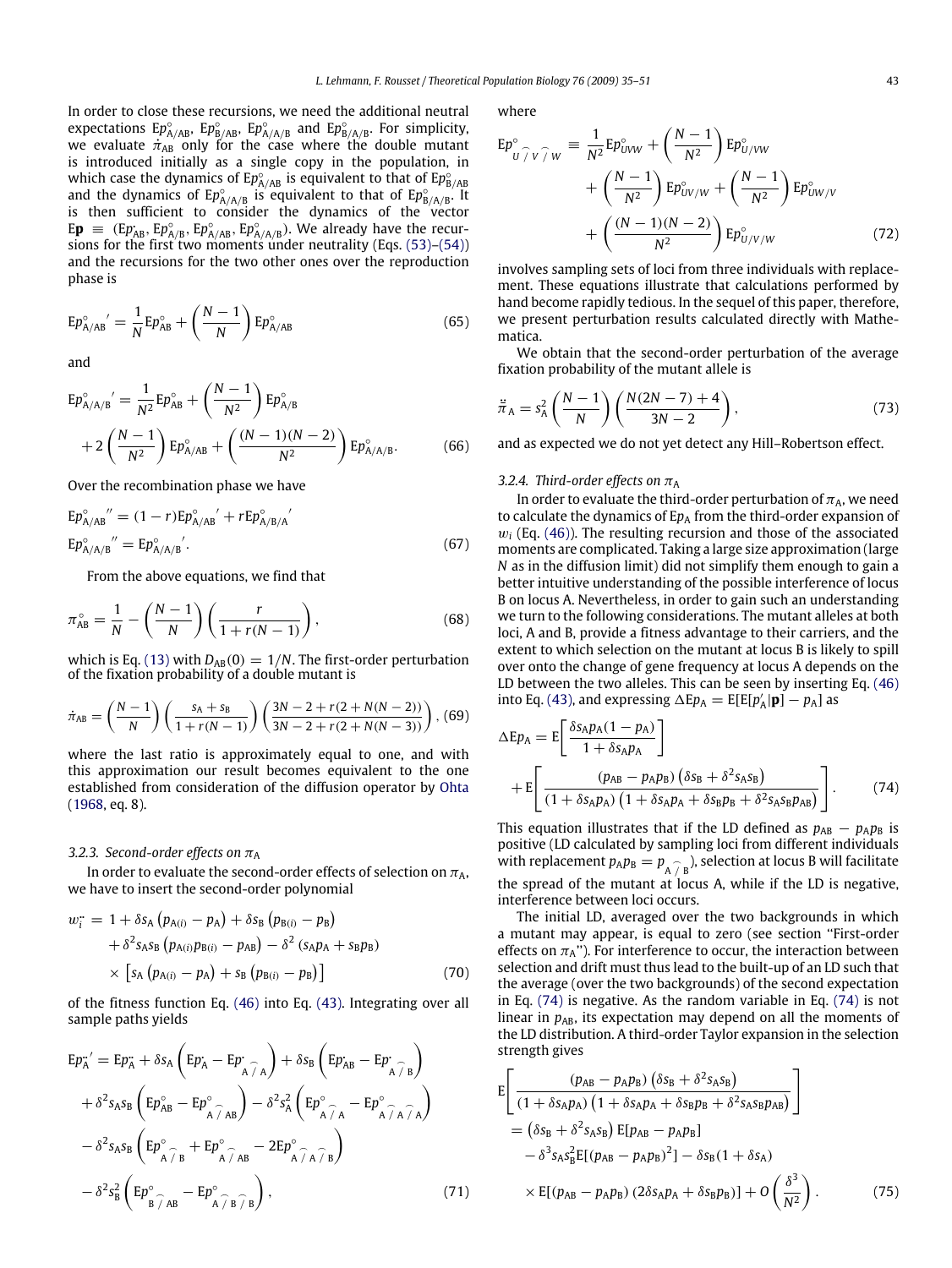The first term on the right-hand side reflects the increase in the selective pressure on the mutant at locus A due to increased fecundity to its carrier when the allele is associated to the mutant at locus B, while the second and third terms reflect the increase in competition felt by the carriers of the mutant allele at locus A when its is associated to the other mutant allele. The first competition term depends on the second moment  $E[(p_{AB} - p_A p_B)^2]$  of LD (whose average over the two backgrounds in which the mutant may initially appear can be thought of as the variance of LD) and is always positive, even in the neutral case. The expectation in the second competition term will built up if the covariances between LD and the beneficial alleles build up, which will occur because mutant allele frequencies increases more rapidly when there is a positive LD (Barton and Otto, 2005, p. 2357, we also mention that the terms in Eq. (75) agree qualitatively with those in eq. 4a obtained by Barton and Otto by perturbing the deterministic regime).

Eq. (75) shows that if the average of the expected LD is negative, interference occurs regardless of the parameter values. The initial variance in LD does indeed lead to a negative average expected LD in the presence of selection (Barton and Otto, 2005; Roze, in press), and in order to see this under our life-cycle assumptions, it is useful to express the LD as

$$
E[p'_{AB} - p'_{A}p'_{B}] = \left(\frac{N-1}{N}\right) E[p'_{AB} - p'_{A/B}]
$$
  
=  $\left(\frac{N-1}{N}\right) E[E[p'_{AB}|\mathbf{p}] - E[p'_{A/B}|\mathbf{p}]],$  (76)

where, on substitution of Eqs. (43) and (44), we obtain after rearrangements

$$
E[p'_{AB} - p'_{A}p'_{B}] = \left(\frac{N-1}{N}\right)
$$
  
 
$$
\times E\left[\underbrace{\left(\frac{N-1}{N}\right)\left(E_{i}[w_{i}p_{AB(i)}] - E_{i,k\neq i}[w_{i}w_{k}p_{A(i)}p_{B(k)}]\right)}_{LD \text{ after selection}}
$$
  
- 
$$
\frac{1}{N}E_{i}[w_{i}(w_{i}-1)p_{AB(i)}]\right].
$$
 (77)

Under our multiplicative selection scheme, the LD after selection is the same as that before selection. Hence, if the initial average LD is zero, the average of the first term in Eq. (77) is zero. The second term in Eq. (77) is the increase in coalescence probability resulting from selection acting on gamete AB. The effect of this increase in coalescence probability on LD is zero when the mutants initially reside on two different gametes ( $p_{AB(i)} = 0$ ), and thus when the initial LD is negative. This illustrates the notions that selection does not act symmetrically on the two different initial LDs created by the appearance of a mutant allele on a polymorphic background (Barton and Otto, 2005), and, consequently, that a negative average expected LD will build up under second-order effects of selection (Barton and Otto, 2005; Roze, in press; under first-order effects we have  $E_i[w_i(w_i - 1)p_{AB(i)}] = 0$ ). This shows that the average change of mutant frequency at locus A is decreased by the presence of the mutant allele segregating at locus B; namely, interference between alleles occurs, and the Hill–Robertson effect kicks in.

In order to quantify the reduction in the fixation probability due to interference, we computed  $\Delta \pi_{HR}$ , the average third-order perturbation of  $\bar{\pi}_A$  minus the same quantity with  $s_B$  set to zero. The resulting equation is complicated and its explicit expression is presented in the Appendix (Eq. (A.34)). In the absence of recombination ( $r = 0$  in Eq. (A.34)), the reduction of the fixation



**Fig. 1.** Hill–Robertson interference was estimated in simulations and compared to predictions (Eq. (A.34) of the Appendix) for 49 combinations of model parameters  $(s_A = s_B, Ns_A = 1$  to 500,  $r = 0.001$  to 0.1,  $N = 100$  to 10000,  $p_B(0) = 1/N$  to 1/2). The range of interference values considered led us to use an inverse logistic scale  $(z \to e^{f\overline{z}}/(1+e^{f\overline{z}})$ , with  $f=10000$ ) on both axes. Error bars are  $\pm 2$  standard errors. The dotted lines show twofold and tenfold over- and under-prediction of the observed interferences. Greater that twofold prediction errors therefore occur mostly for  $Ns_A > 2$  (circled-shaped symbols). The two top-left outliers have  $Ns_A$  = 200 and 500, and  $r = 0.001$ .

probability is given by

$$
\Delta \pi_{HR} = -s_A s_B^2 p_B(0) (1 - p_B(0)) N^2
$$
  
 
$$
\times \left( \frac{36N^3 - 81N^2 + 66N - 20}{108N^3 - 270N^2 + 240N - 72} \right),
$$
 (78)

where the ratio is approximatively equal to 1/3 when *N* becomes large. In the presence of recombination, another approximation can be obtained by assuming large population size, in which case we have  $\Delta \pi_{HR} = -s_A s_B^2 p_B(0)/(2r^2) + O(1/N^2)$ , where we also assumed that  $p_B(0) \ll 1$ . This result does not imply that the perturbation approach is valid only for  $Nr > 1$ , because the exact third-order result for  $\Delta \pi_{HR}$  (Eq. (A.34)) is valid for any combination of values of *r* and *N* (i.e., no singularity when  $r \to 0$  for all *N*). The perturbation approach does, therefore, not make any assumption on the value *r* should take given that of *N*.

In Figs. 1 and 2, we compare the exact third-order result for  $\Delta \pi_{HR}$  (Eq. (A.34)) with those obtained from simulations for  $s_A$  $s_{\text{B}}$  and  $s_{\text{B}}$  = 10 $s_{\text{A}}$ , respectively. When  $Ns_{\text{B}} \leq 5$ , the observed fixation probability departs from the predicted one as the latter increases (which here corresponds not only to relatively large  $s_B$  but also large initial value,  $p_B = 0.5$ , of the preexisting segregating allele when the mutant appears). When  $Ns_B > 5$ , relatively large discrepancies can be observed when the predicted values are low, in particular in large populations. Hence, the perturbation approach is valid for weak selection regimes only, and involves assumptions on the values δ can take given that of *N*.

The limitation to the weak selection regime of the perturbation approach can be understood from two considerations. First, an even Taylor polynomial in a selection coefficient *s* will give qualitatively equivalent answers for strong large positive and large negative *s*, which is not the desired answer in general. Second, in one-locus models (and surely in many multilocus models), large *Ns* matters more than large *s*, and thus for small |*s*| but large |*Ns*| Taylor polynomials will give poor approximations. This can be illustrated by the well-known diffusion approximation for the fixation probability of a single mutant allele with selective coefficient *s* over the resident, which is

$$
\pi = \frac{1 - e^{-2s}}{1 - e^{-2Ns}},\tag{79}
$$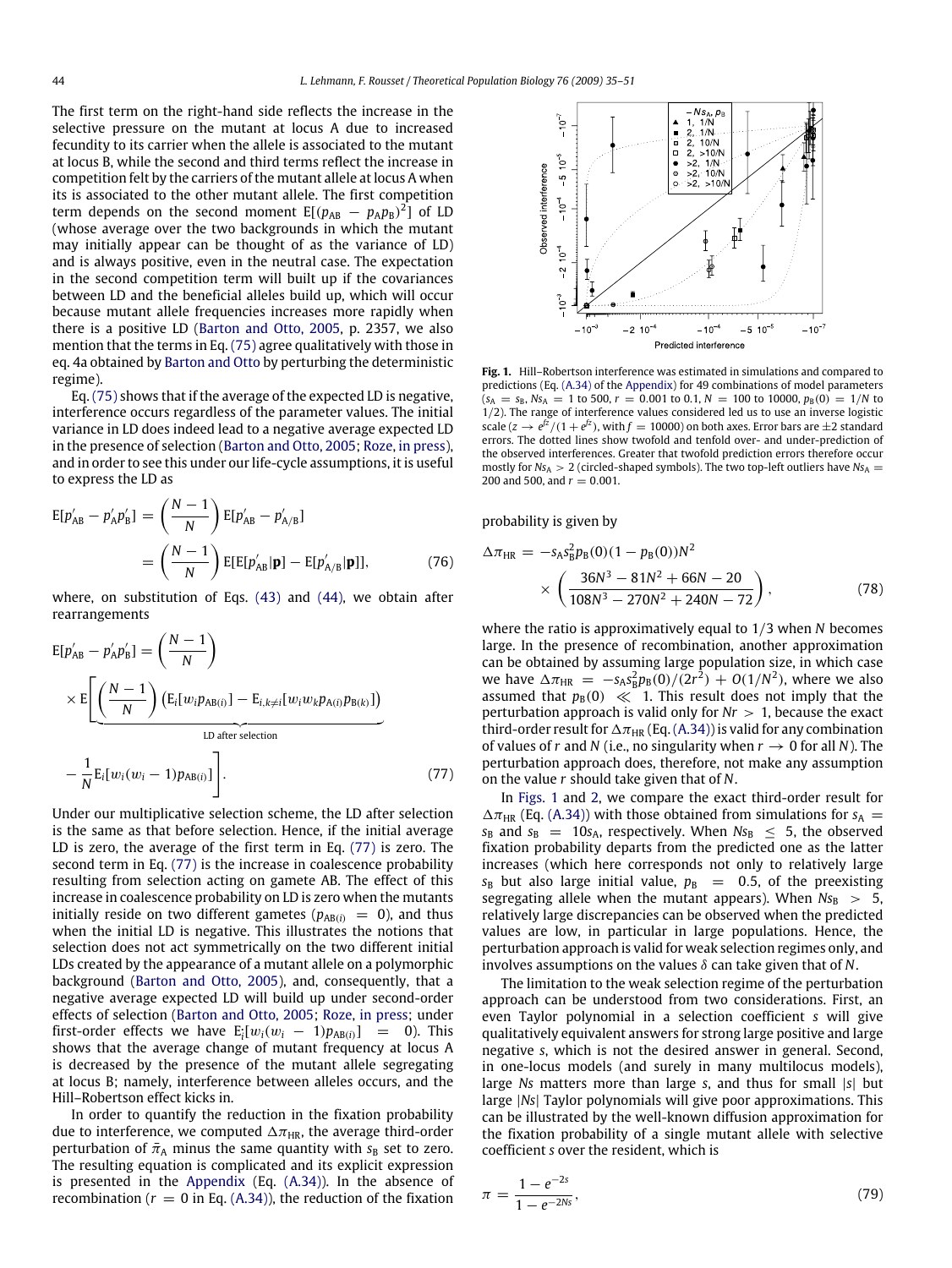**Fig. 2.** Same as in Fig. 1 except that  $s_A = 10s_B$ ,  $N = 100$ , and  $Ns_A$  and  $p_B(0)$  values as given in the box of the graph (21 parameter combinations). The top-left outlier has  $r = 0.001$ .

which illustrates that the fixation probability depends on the *Ns* product (Crow and Kimura, 1970; Gillespie, 2004; Ewens, 2004). As pointed out by Hill (1972), Taylor polynomial expansions in powers of *s* of this expression are ill-behaved for large *Ns* values. For example the polynomials of degree 4 of Eq. (79) in *s* is

$$
\frac{1}{N} + \frac{s(N-1)}{N} + \frac{s^2 ((N-3)N + 2)}{3N} - \frac{s^3 (N-1)^2}{3N} - \frac{s^4 (N (N^3 - 10N + 15) - 6)}{45N},
$$
\n(80)

which turns out to be negative for  $s > 0.05$  when  $N = 100$ ; the same results hold for even-order polynomials of degree  $> 4$ . Thus the perturbation approximation of the diffusion result works only for low *Ns*. Polynomials of order up to 100 are easy to evaluate using the Mathematica implementation of the above algorithms, so it can be checked that the general perturbation method presented here yields expansions for the one-locus model that are very close to expansions of the diffusion approximation. For instance, the first-order perturbation in Eq.(80) agrees with Eq.(40), the secondorder perturbation in Eq. (80) is numerically close to Eq. (73), and the fourth-order perturbations become equivalent for large *N*. Thus, the general method works only for low *N*δ values essentially because the fixation probabilities depend also on *N*δ so that they are poorly approximated by Taylor polynomials in  $\delta$ , which can be thought of as the largest of the selection coefficient in the multilocus setting.

## **4. Discussion**

We have presented a formalism to evaluate *n*th-order perturbation expansions of moments of allelic states in finite populations of constant size without class structure under arbitrary strength of selection  $\delta$  and gene action. This covers epistatic interactions within genomes as well as synergistic interactions between them. This formalism should apply unchanged to geographically structured populations, although the dimension of the matrices to be considered could become prohibitive. Taking a diffusion limit (large  $N$ , small  $\delta$ ) to simplify the recursions may be useful in some cases. In the absence of mutation, the long-term limit of the moments provide multilocus fixation probabilities. Our analysis shows that, regardless of the strength of selection, fixation probabilities can be expressed in terms of selection coefficients weighted by mean first passage times. As detailed in the section ''Results'', these relationships generalize the one-locus result, where the mean first passage times are mean coalescence times, which can themselves be expressed in terms of relatedness coefficients (Slatkin, 1991), thereby providing a link to concepts of inclusive fitness theory (Hamilton, 1964, 1970).

We have also illustrated how to evaluate the recursions necessary to compute explicitly the moments of allelic states under a Wright–Fisher random union of gametes model. This allowed us to apply the approach to a two-locus model with multiplicative effects on fitness in order to obtain analytical expressions for the Hill–Robertson effect under small population size. The Hill–Robertson effect depends on interactions between loci, and it involves at least third-order perturbations of selection on gene frequency change (e.g., Eq. (78)). Comparison of the perturbation method with the results from simulations show that the analytical results give good predictions of the fixation probabilities for only low *N* $\delta$  values (practically,  $N\delta \leq 1$ ). In other words, the perturbation approximation works only under weak selection regimes.

By contrast, Otto and Barton (1997) have developed approximations of the Hill–Robertson effect that are valid specifically for stronger selection and very large population size. The limitation of the perturbation analysis follow from the fact that fixation probabilities depend on the product *N*δ in the one-locus case (Eq. (79)), and are thus not well approximated in expansions in  $\delta$ when *N*δ > 1. Our analysis of the Hill–Robertson effect shows that this carries over to the two-locus case, and the same is likely to hold in a general multilocus context. Thus, unless complemented by other results, the perturbation method yields mainly qualitative results, whose quantitative relevance must be checked on a caseby-case basis.

Nevertheless, one-locus first-order perturbations of the effect of selection on allele frequency change in deterministic models give excellent prediction for long-term phenotypic evolution under a wide spectrum of biological applications involving local genetic drift (as occurs in the infinite island model) with weak assumptions about the frequency of different types of mutations (e.g., Geritz et al., 1998; Pen, 2000; Le Galliard et al., 2003; Leturque and Rousset, 2002; Guillaume and Perrin, 2006). Local genetic drift in infinite structured populations (or global genetic drift in finite panmictic populations) allows populations to cross invasion thresholds (i.e., peak shift or stochastic tunneling) that would not be possible if the local (or total) population was of infinite size. In one-locus models, first-order perturbation of gene frequency change (or of fixation probabilities) predict well the direction of selection when invasion thresholds can be crossed by genetic drift. This is exemplified by the application of Hamilton's rule to the evolution of altruistic helping and dispersal in spatially structured population, where the relatedness quantifies the fluctuations in allele frequency among demes due to local genetic drift under neutrality (e.g., Hamilton and May, 1977; Taylor, 1992; Pen, 2000; Rousset, 2004; Guillaume and Perrin, 2006).

One-locus first-order perturbations are, therefore, indicative of the direction of selection on a mutant allele when genetic drift plays a crucial role in the evolutionary dynamics. Do multilocus first-order perturbations of fixation probabilities predict well the direction of selection in that case? The situation becomes more complicated in two-locus models, where the interaction between loci is likely to depend on the relative magnitude of population size and recombination rate. We compared analytical results of two-locus two-alleles models involving social interactions such as the coevolution of helping and punishment following the strongreciprocity protocol (see Eqs. (A.37)–(A.44), and further examples in prep.), with those of simulations, and our results suggest that first-order perturbation seem to predict well the direction of selection in a multilocus context, unless selection becomes very strong (Fig. 3).